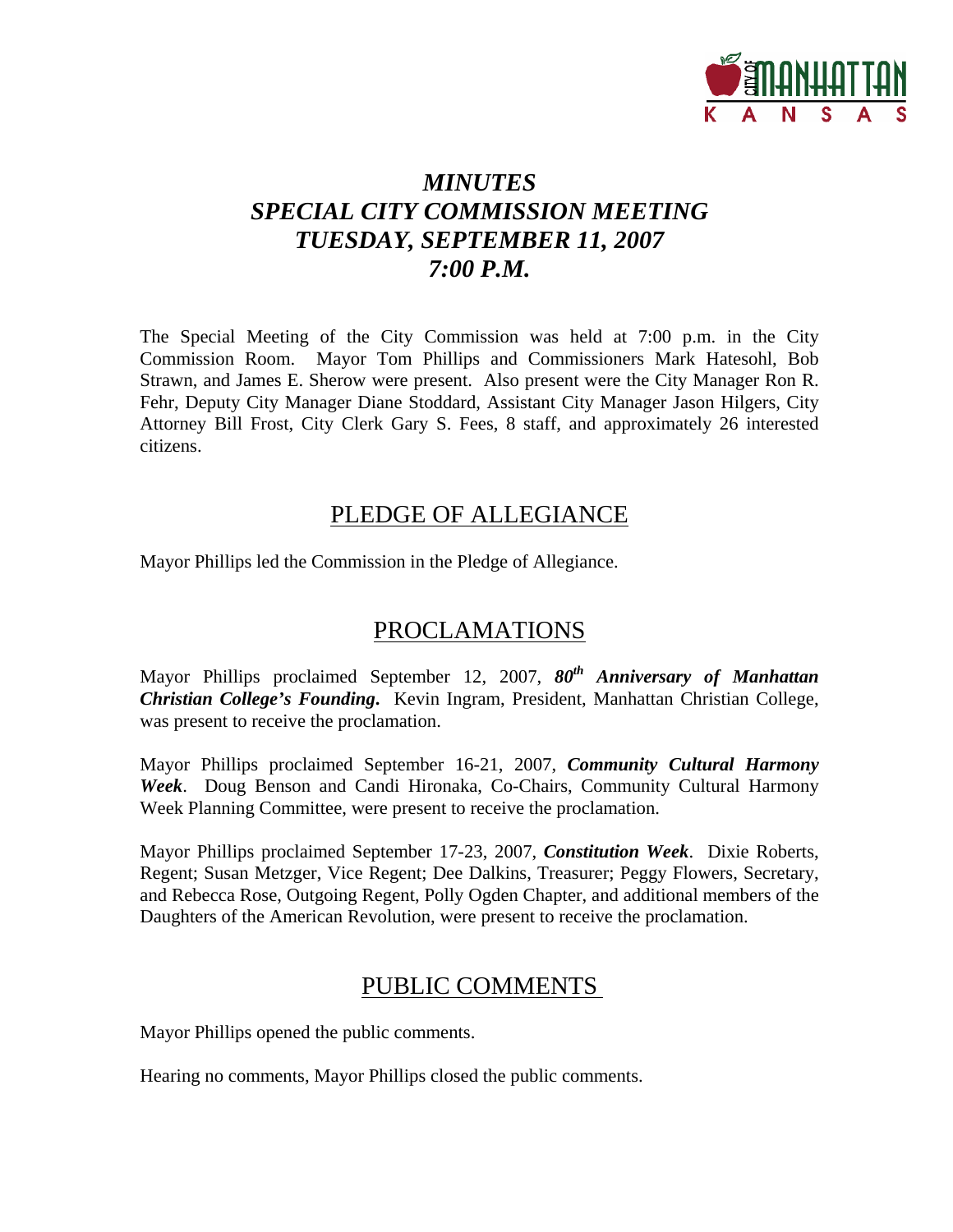# COMMISSIONER COMMENTS

Commissioner Strawn thanked Manhattan Mercury reporter Jeff Wright for his work reporting the city news and wished him the best in his new endeavors in Texas.

# CONSENT AGENDA

(\* denotes those items discussed)

#### **MINUTES**

The Commission approved the minutes of the City Commission Meeting held Tuesday, August 21, 2007.

#### **CLAIMS REGISTER NO. 2598**

The Commission approved Claims Register No. 2598 authorizing and approving the payment of claims from August 15, 2007, to September 4, 2007, in the amount of \$4,431,579.07.

#### **FINAL PLAT – LEE MILL VILLAGE RESIDENTIAL PLANNED UNIT DEVELOPMENT**

The Commission accepted the easements and rights-of-way, as shown on the Final Plat of Lee Mill Village Residential Planned Unit Development Addition, located along the proposed extension of South Wreath Avenue, based on conformance with the Manhattan Urban Area Subdivision Regulations.

#### **ORDINANCE NO. 6659 – STORMWATER MANAGEMENT SYSTEM REGULATION**

The Commission approved Ordinance No. 6659 amending Article IV of Chapter 32 of the Code of Ordinances of the City of Manhattan, Kansas; and adding new Division 2, Sections 32-188 through 32-198; relating to the prevention of pollution of the stormwater management system.

### **\* RESOLUTION NO. 091107-B – ADDITIONAL CITY STAFF – ISSUE CITATIONS**

Ron Fehr, City Manager, responded to questions from the Commission and provided additional information.

The Commission approved Resolution No. 091107-B confirming the designation of certain additional positions as "City Officers", pursuant to Charter Ordinance No. 39, giving the positions the authority to issue complaints for violations of City ordinances.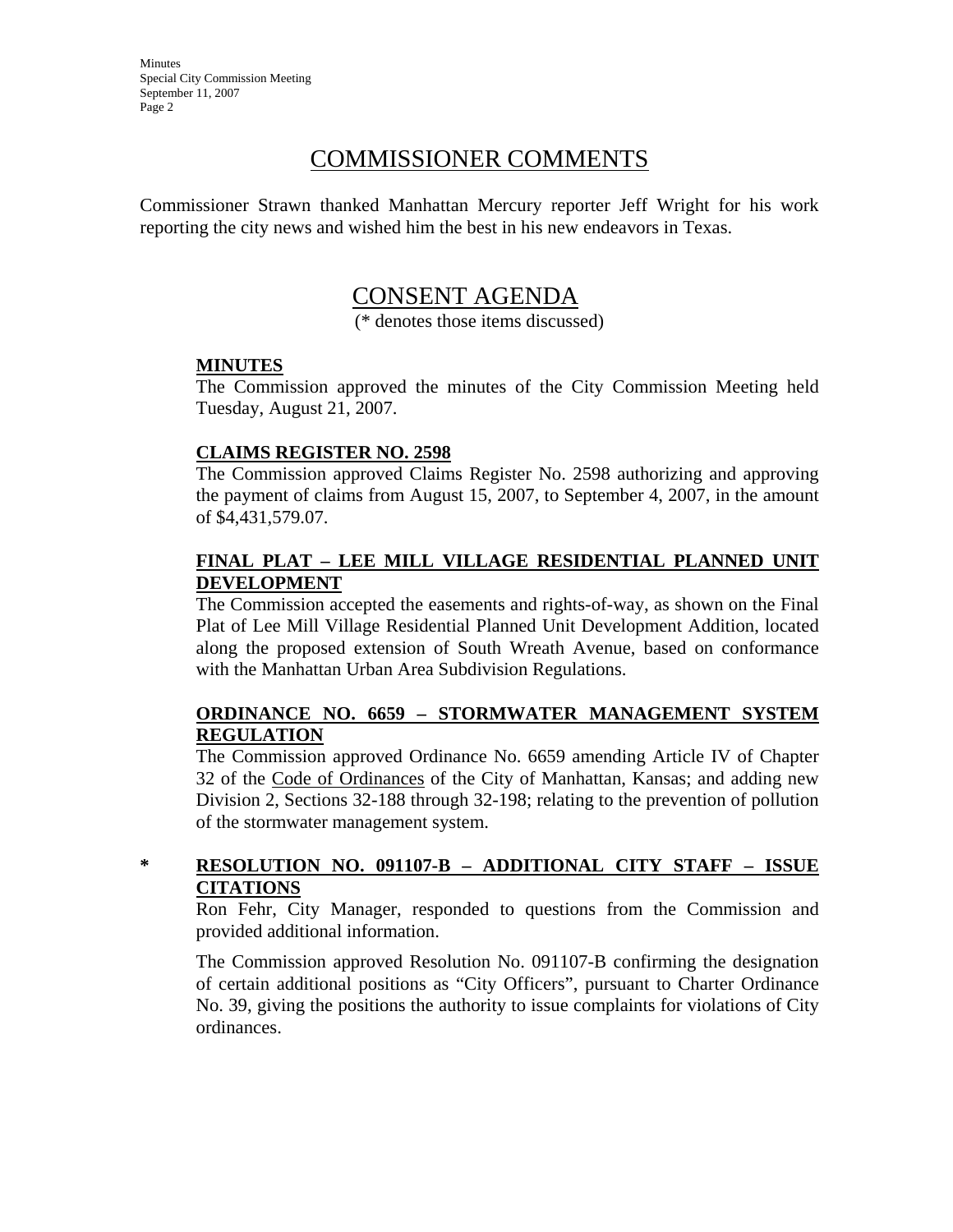# CONSENT AGENDA (*CONTINUED*)

## **ORDINANCE NO. 6660 – AMEND – LOT 5, SOUTH WIND OFFICE PARK PLANNED UNIT DEVELOPMENT**

The Commission approved Ordinance No. 6660 amending Lot 5 of South Wind Office Park Planned Unit Development, generally located at 222 Southwind Place, and Ordinance No. 3770, based on the findings in the Staff Report *(See Attachment No. 1)*.

### **ORDINANCE NO. 6661 – REZONE – SOUTHWIND LOFTS PLANNED UNIT DEVELOPMENT**

The Commission approved Ordinance No. 6661 rezoning Southwind Lofts Planned Unit Development, generally located at 230 Shuss Road, based on the findings in the Staff Report *(See Attachment No. 1)*, with the eight conditions of approval recommended by the Planning Board.

### **ORDINANCE NO. 6662 – AMEND LOT 5 – LIMEY POINTE PLANNED UNIT DEVELOPMENT**

The Commission overrode the Manhattan Urban Area Planning Board's recommendation; modified the amendment of the Final Development Plan for Lot 5 of Limey Pointe PUD, generally located at McCall Road and Hostetler Drive, and Ordinance No. 6566; and approved Ordinance No. 6662 to incorporate the building and signage changes shown in the revised application documents, based on the findings in the Staff Report *(See Attachment No. 2)* and Supplemental Memorandum *(See Attachment No. 3)*, and includes the one condition of approval recommended by the Manhattan Urban Area Planning Board and the second condition of approval recommended by City Administration.

# **AGREEMENT – ENGINEERING SERVICES – 4TH STREET (ST0712), 3RD STREET, AND OSAGE STREET (ST0631)PROJECT**

The Commission authorized the Mayor and City Clerk to enter into an agreement with HWS Consulting Group, Inc., of Manhattan, Kansas, in the amount of \$187,567.50 to perform construction engineering services related to the  $4<sup>th</sup>$  Street (ST0712), 3rd Street, and Osage Street (ST0631) Project.

## **\*** RESOLUTION NO. 091107-A – GENERAL OBLIGATION BONDS<br>STREET (ST0712). 3<sup>RD</sup> STREET AND OSACE ST **STREET (ST0712), 3RD STREET, AND OSAGE STREET (ST0631)PROJECT**

Ron Fehr, City Manager, provided clarification on the item and answered questions from the Commission.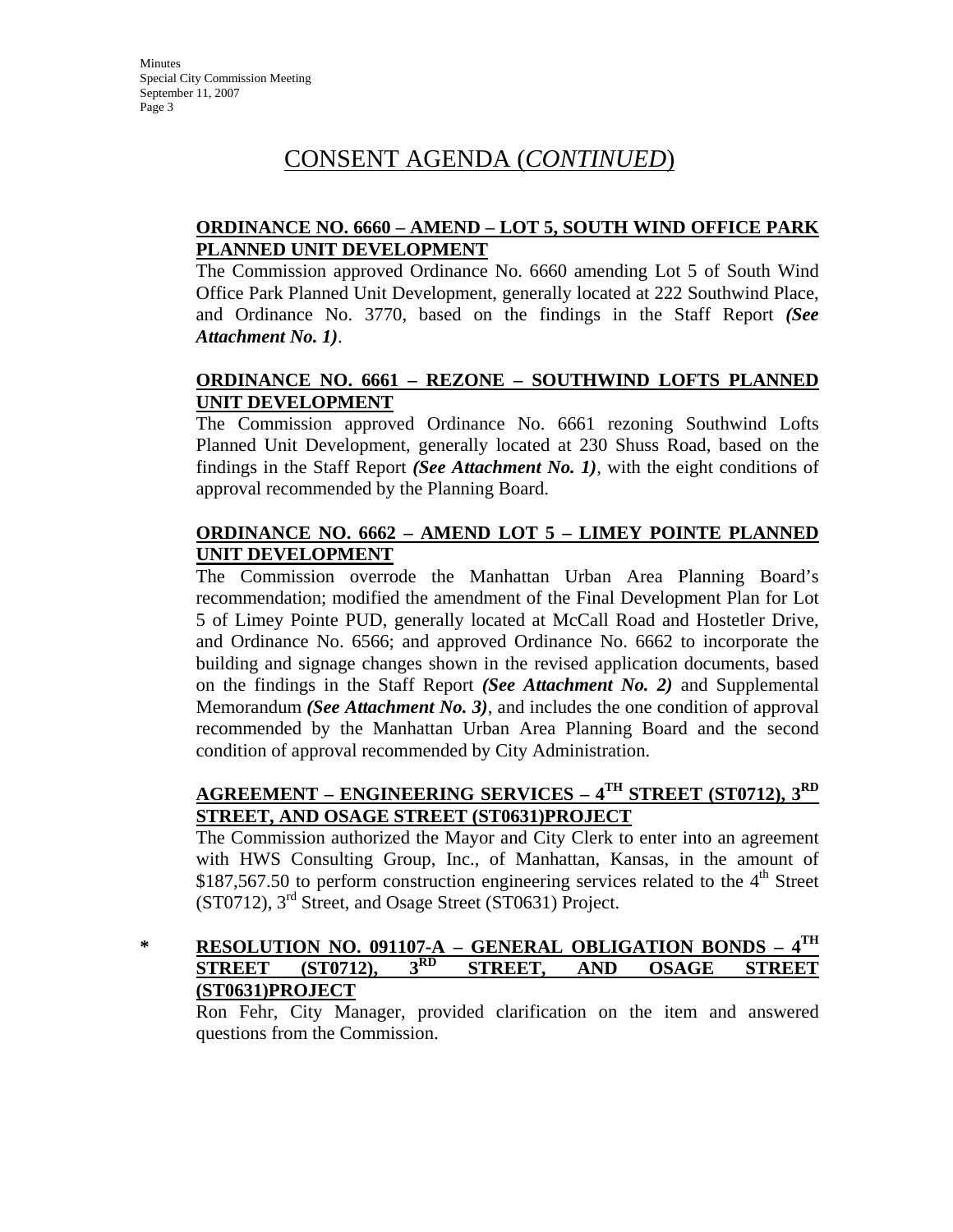# CONSENT AGENDA (*CONTINUED*)

# **\* RESOLUTION NO. 091107-A – GENERAL OBLIGATION BONDS – 4TH STREET (ST0712), 3RD STREET, AND OSAGE STREET (ST0631)PROJECT** *(CONTINUED)*

The Commission approved Resolution No. 091107-A for the issuance of general obligation bonds not to exceed \$3,465,000.00 to finance street improvements for the  $4<sup>th</sup>$  Street project (ST0712) and \$1,050,000.00 to finance street improvements for the 3<sup>rd</sup> Street and Osage Street projects (ST0631) in the North Project area.

## **CHANGE ORDER NO. 1-FINAL – 4TH STREET SANITARY SEWER PROJECT (SS0625)**

The Commission approved Change Order No. 1-Final for the  $4<sup>th</sup>$  Street Sanitary Sewer Project (SS0625), resulting in a total increase of \$37,666.00 (+4.96%) to the contract with Meadows Construction, Inc., of Tonganoxie, Kansas.

#### **\* AWARD CONTRACT – BLUEMONT TANK PAINTING (SP0706)**

Ron Fehr, City Manager, provided background information on the item and logos used on past water towers.

The Commission accepted the bids and awarded a contract to the low bidder, Utility Service Company, Inc., of Pittsburg, Kansas, in the amount of \$174,250.00 for the Bluemont Tank Painting (SP0706).

#### **AWARD CONTRACTS – HOUSING REHABILITATION PROJECTS**

The Commission accepted the bids for 736 Frey Drive and 740 Tuttle Street; awarded the bids to the lowest responsible bidder; authorized the Mayor and City Clerk to enter into agreements with the contractors and property owners for expenditure of Housing Rehabilitation Funds; authorized City Administration to approve any necessary change orders; and rejected all bids for 317 South 5<sup>th</sup> Street for being over the maximum allowable rehabilitation cost amount.

#### **OPTION TO PURCHASE REAL ESTATE - CONTROLLED ENVIRONMENTAL WAREHOUSING (AKA FLINT HILLS BEVERAGE)**

The Commission authorized the Mayor and City Clerk to execute an Option to Purchase Real Estate agreement with the Controlled Environmental Warehousing, in the amount of \$15,000.00 for Lot 21A in the Manhattan Corporate Tec Park.

After discussion, Commissioner Sherow moved to approve the consent agenda, as read. Commissioner Hatesohl seconded the motion. On a roll call vote, motion carried 4-0.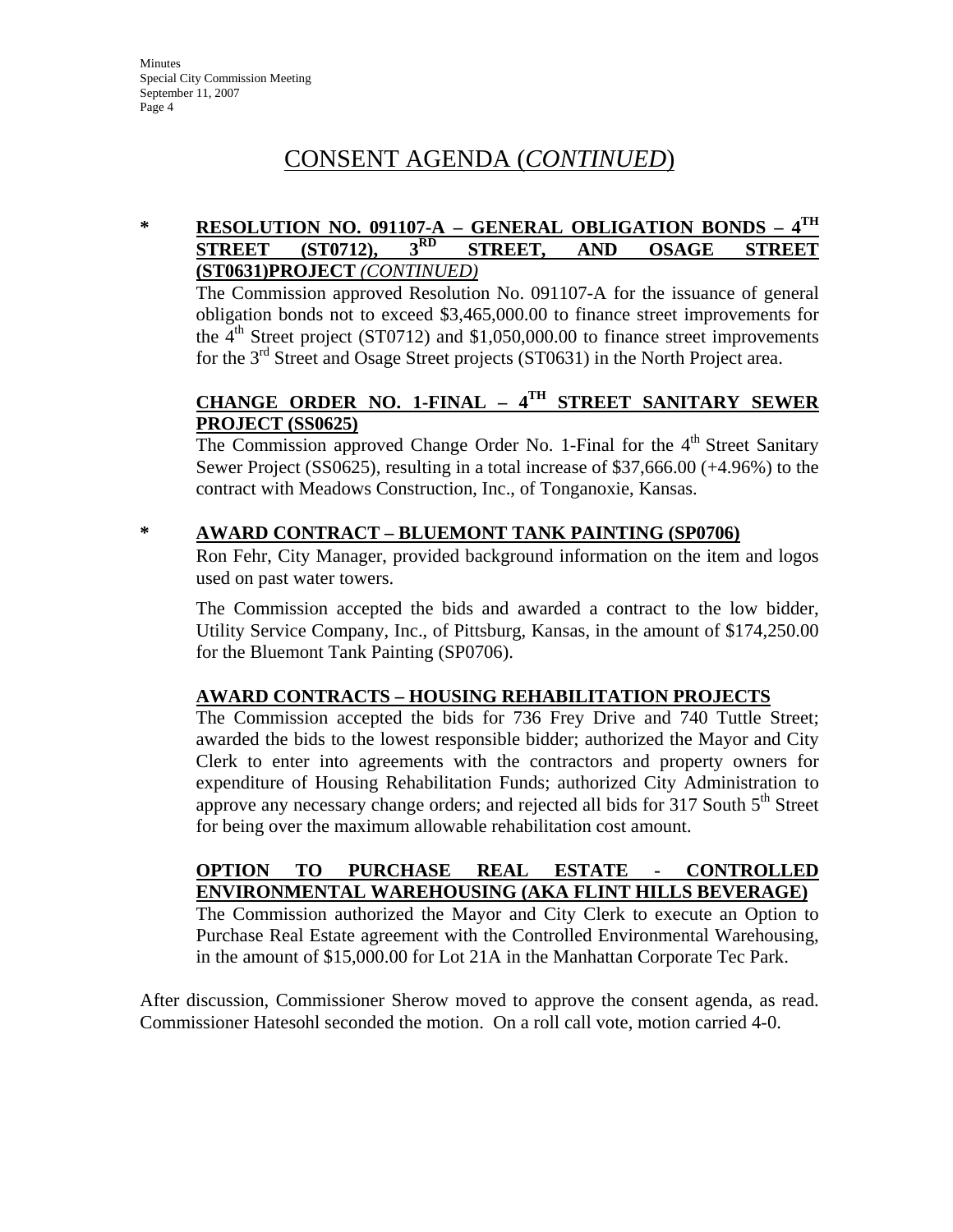# GENERAL AGENDA

### **FIRST READING - ANNEX/REZONE - PROPOSED WOODLAND HILLS ADDITION, UNIT EIGHT**

Eric Cattell, Assistant Director for Planning, presented the item. He then answered questions from the Commission regarding the required notifications for the item.

Mike Hill, Applicant, provided additional information on the item and responded to questions regarding access, price range of housing, construction quality, and notifications that were conducted as required by the City of Manhattan.

Larry Hollis, 1713 Kingwood Drive, informed the Commission that he recently noticed the sign for the item in question and, voiced concern for the additional traffic and accessibility issues that this development would bring to the area.

Eric Londeen, 1705 Kingwood Drive, voiced concern with the size of existing streets in the area and stated that access for emergency vehicles would be difficult. He asked that the item go back to the Manhattan Urban Area Planning Board for further consideration.

Eric Cattell, Assistant Director for Planning, provided additional information regarding emergency access and the potential of an additional access to the development in the future. He then answered additional questions from the Commission.

Ron Fehr, City Manager, and Bill Frost, City Attorney, responded to questions from the Commission on the notification requirements and stated that the City goes beyond what the State Statutes require.

Mike Hill, Applicant, responded to concerns raised by the Commission with respect to density of the project, fire protection, access, and stated that there will be a minimum affect on existing traffic patterns. He then responded to additional questions from the Commission.

Larry Hollis, 1713 Kingwood Drive, informed the Commission of another access point with a private drive that could be an option.

After discussion, Commissioner Sherow moved to approve first reading of an ordinance annexing a 9.7-acre tract of land for the proposed Woodland Hills Addition, Unit Eight, generally located south of the intersection of Sumac Circle and Woodbridge Drive, and west of Rosencutter Road, based on conformance with the Comprehensive Plan, the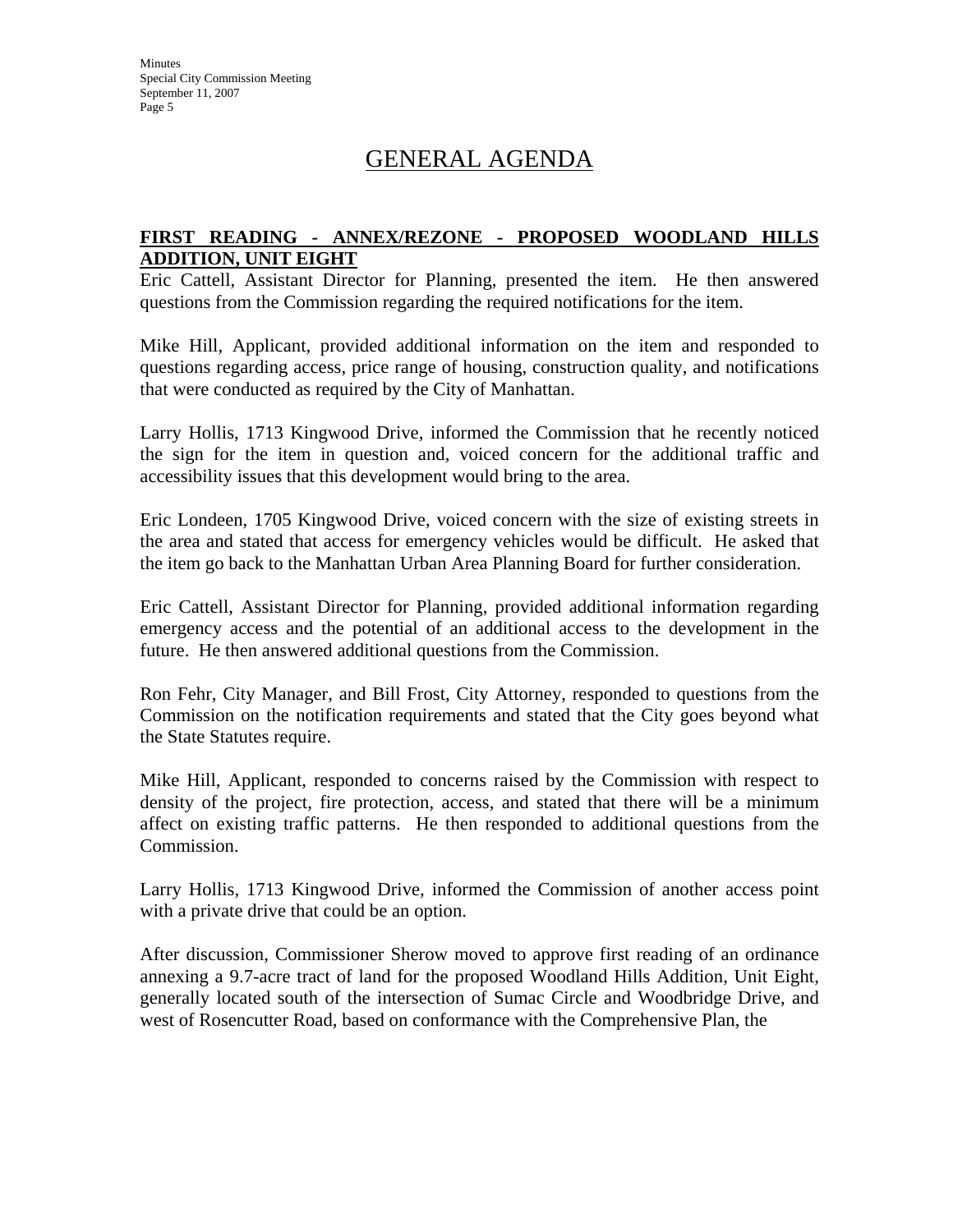# **GENERAL AGENDA (CONTINUED)**

#### FIRST READING - ANNEX/REZONE - PROPOSED WOODLAND HILLS **ADDITION, UNIT EIGHT (CONTINUED)**

Growth Vision, and the Capital Improvements Program; and, approve first reading of an ordinance rezoning the site from County G-1, General Agricultural District, to R-2, Two-Family Residential District, based on the findings in the Staff Report (See Attachment No. 4). Commissioner Hatesohl seconded the motion. On a roll call vote, motion carried 3-1, with Commissioner Strawn voting against the motion.

#### 24/7 MARKETING CAMPAIGN REQUEST - MANHATTAN AREA CHAMBER **OF COMMERCE**

Lyle Butler, President, Manhattan Area Chamber of Commerce, introduced the item.

Jan Miller, Chairperson, Manhattan Area Chamber of Commerce Marketing Committee, and Beverly Orr, Membership Program Manager, Manhattan Area Chamber of Commerce, presented the item. They then answered questions from the Commission.

Ron Fehr, City Manager, responded to questions from the Commission.

Jan Miller, Chairperson, Manhattan Area Chamber of Commerce Marketing Committee, informed the Commission that a recent pull factor study indicated that Manhattan is becoming a stronger trade center, capturing an increasing number of shoppers from Riley County and from the eight surrounding counties.

After discussion, Commissioner Strawn moved to authorize City Administration to finalize and the Mayor and City Clerk to execute an agreement with the Manhattan Area Chamber of Commerce providing \$40,000.00 in funding during 2007-08 for the community marketing campaign. Commissioner Sherow seconded the motion. On a roll call vote, motion carried 4-0.

# **ADJOURNMENT**

At 8:45 p.m. the Commission adjourned.

MC, City Clerk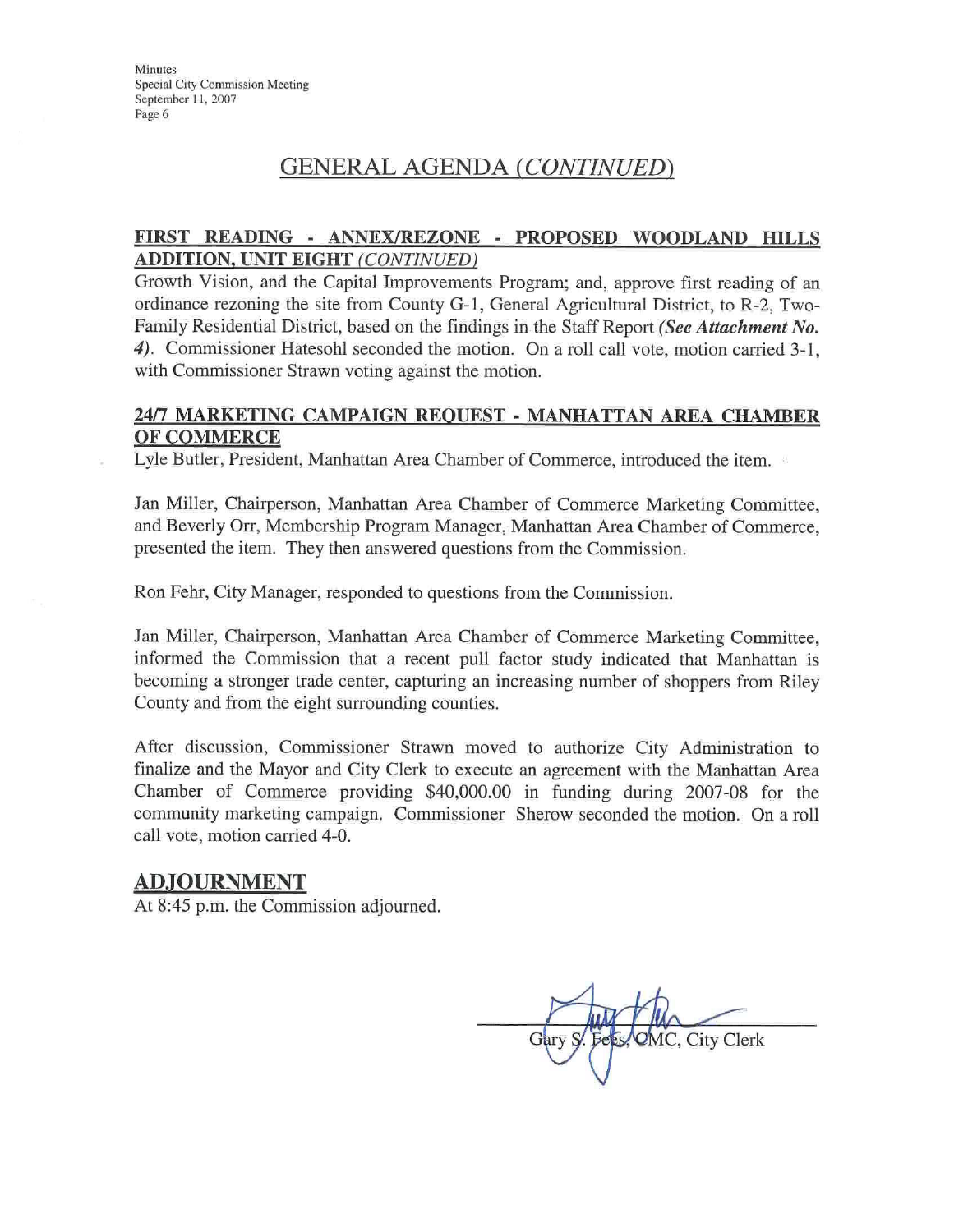#### **STAFF REPORT**

#### **APPLICATION TO REZONE PROPERTY TO PLANNED UNIT DEVELOPMENT DISTRICT AND THE AMENDMENT OF A FINAL DEVELOPMENT PLAN**

# **BACKGROUND**

**PROPOSED CHANGES:** The rezoning for the proposed Southwind Lofts PUD is to allow a total of thirteen (13) residential dwelling units in four (4) buildings, one of which is an existing building. Proposed Permitted Uses include: Two-family dwellings and Multiple-family dwellings. The Final Development Plan amendment modifies the traffic circulation and off-street parking. The proposed project consists of two parts:

1. The rezoning of Lots 6 and 7, in the Bullock Addition; and,

2. An Amendment of the approved Final Development Plan of Lot 5, South Wind Office Park Addition.

**REZONING LOCATION:** 230 Shuss Road.

#### **PROPOSED REZONING:**

**FROM:** R-2, Two Family Residential District.

**TO:** PUD, Planned Unit Development District.

#### **PROPOSED FINAL DEVELOPMENT PLAN AMENDMENT:**

The Amendment of the Final Development Plan of Lot 5 is to modify the traffic circulation and off-street parking on Lot 5 to allow access across Lot 5 to the proposed Southwind Lofts PUD and to relocate a five (5) of the off-street parking on Lot 5 and to allow shared off-street parking with the proposed Southwind Lofts PUD. No other changes to the Southwind Office Park are proposed.

There are 28 existing off-street parking spaces serving the office building. Five (5) spaces on the southwestern part of the parking area are relocated along a driveway leading to Southwind Lofts PUD. Total number of spaces after amendment is 28.

**AMENDMENT LOCATION:** 222 Southwind Place.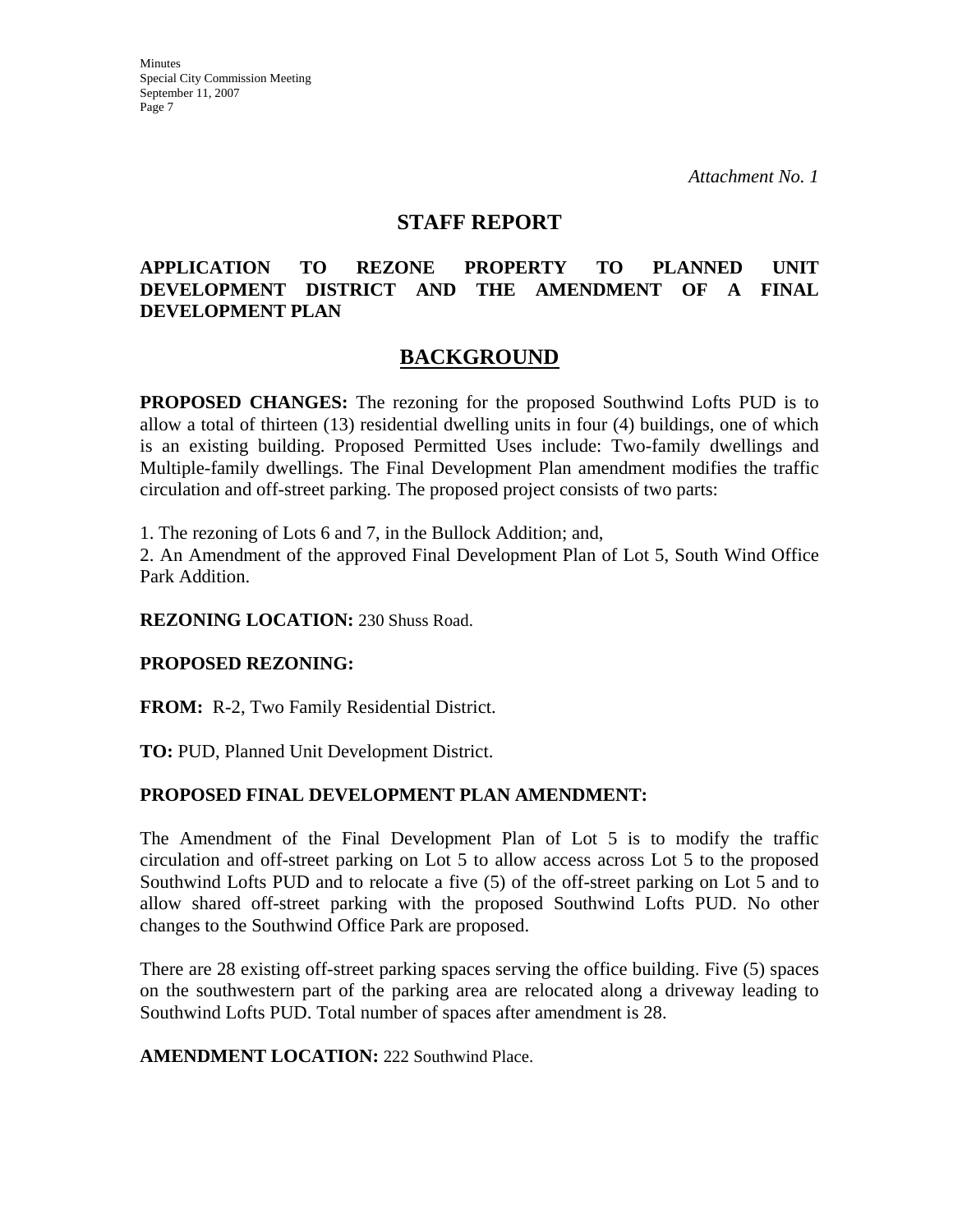### **OWNER/APPLICANT:** Fowles-Riffel, LLC (Ron Fowles and Gwyn Riffel).

**OWNER/APPLICANT ADDRESSES:** 222 Southwind Place and 230 Shuss Road.

#### **DATE OF PUBLIC NOTICE PUBLICATION:** Monday, June 25, 2007

# **DATE OF PUBLIC HEARING: PLANNING BOARD:** Monday, July 16, 2007 Tabled to August 6, 2007

**CITY COMMISSION:** Tuesday, August 21, 2007.

**REZONING AND AMENDMENT AREA:** Total area: 1.9 acres or 82,328 square feet.

Rezoning: approximately .97 acres (42,253 square feet).

Amendment: approximately .92 acres (40,075 square feet).

**PROPOSED BUILDINGS AND STRUCTURES:** No change is proposed to the interior or the exterior of the Southwind Office Park office building.

Proposed residential buildings include three new buildings and the modification of an existing one story single family dwelling to a two-family dwelling. Fowles-Riffel, LLC will own and maintain the common areas.

Proposed buildings consist of:

Units 1, 2 and 3: Three family one-bedroom dwelling units in a one story building approximately 11 feet in height.

Units 4 and 5: Two family dwelling two-bedroom and three-bedroom dwelling units in a one story building (conversion of existing single family dwelling unit) approximately 11 feet in height.

Units 6 and 7: Two family dwelling one-bedroom units in a one story dwelling building approximately 11 feet in height.

Units 8-13: Six family one-bedroom dwelling units in a two story building approximately 32 feet in height.

A total of 18 bedrooms are proposed.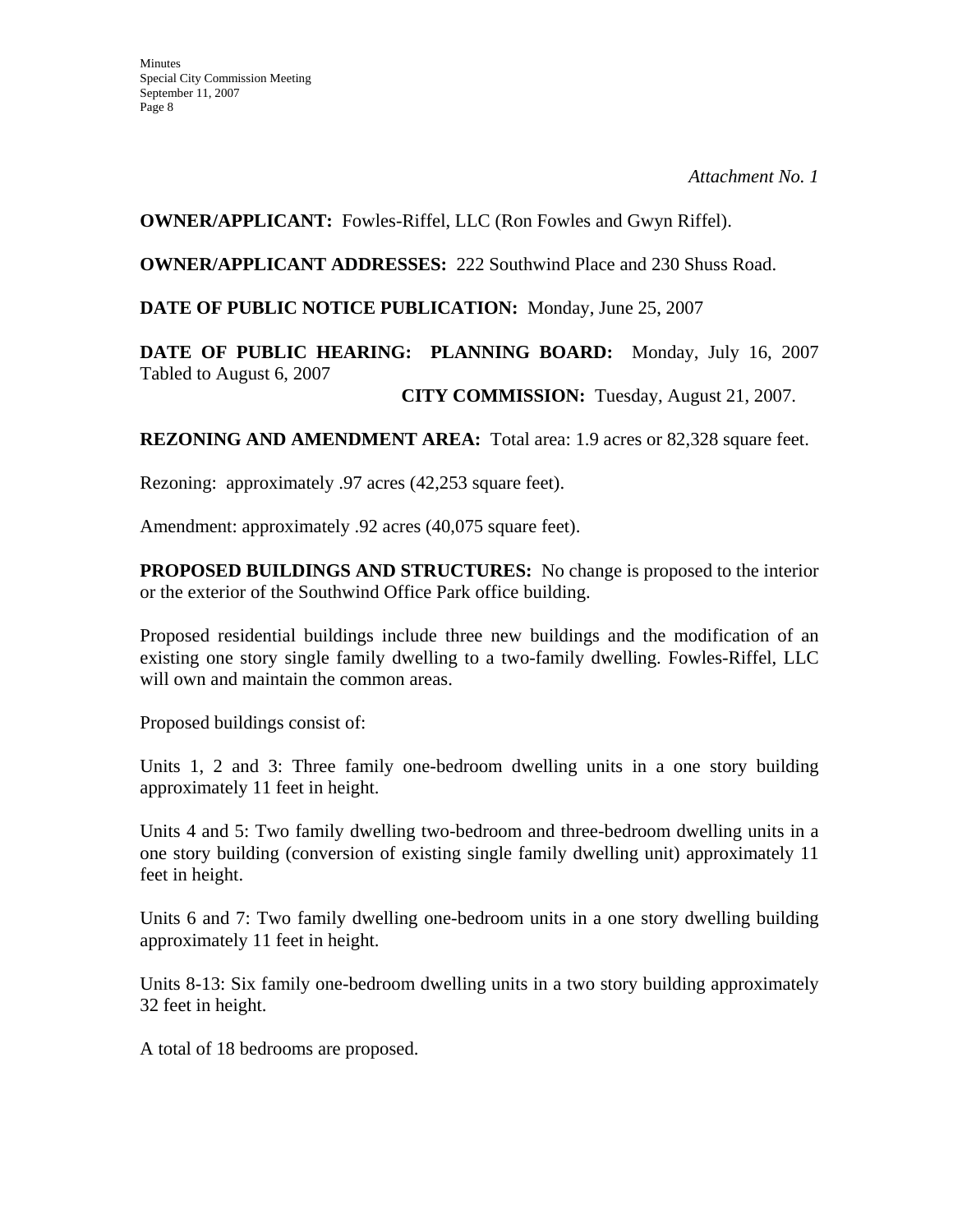*Attachment No. 1*

Buildings are proposed to be constructed with EFIS walls and standing seam metal roofs with metal clad windows. Entrances are from the front of each building in Units 1-5 have no rear access or decks/patios on the west or north sides of the site. A rear deck is proposed on the east side with Unit 6 and a patio with Unit 7.

The two story six unit building is proposed to be constructed with the same exterior and roof materials as the other buildings. Each first floor unit has a patio on the north and south sides of the unit. Each second floor unit has a deck on the north side and balcony on the south side along Shuss Road. Each unit is offset at an angle to the street at an approximate 5 foot front yard setback for the building wall and 2 feet for roof overhang. The walkway along Shuss Road is at the property line and is access from off-street parking to the unit.

#### **PROPOSED LOT COVERAGE**

| <b>USE</b>              | <b>Square Feet (sf)</b> | <b>Percentage</b> |
|-------------------------|-------------------------|-------------------|
| Building (lots 6 and 7) | $10,040$ sf             | 23.7%             |
| Parking/Drives          | $9,771$ sf              | 23.1%             |
| Landscaping/Open space  | $22,469$ sf             | 53.1%             |

#### **PROPOSED SIGNS**

| <b>Type</b> | <b>Dimensions</b>        | <b>Lighting</b>           |
|-------------|--------------------------|---------------------------|
| Wall        | 8 ft long by 4 feet tall | External goose neck lamps |

Identification signs, "Southwind Lofts", are proposed on the east and west walls of the two story building along Shuss Road. Materials may be wood or metal.

Exempt signage described in Article VI, Section 6-104 of the Zoning Regulations such as flags, address numerals, directional, holiday lighting, campaign and other exempt signs will be allowed.

**PROPOSED LIGHTING:** All lighting will be downcast and shaded. Lights will be wall packs, light poles (10 feet tall near residential entrances) and new light poles to match existing in Southwind Office Park.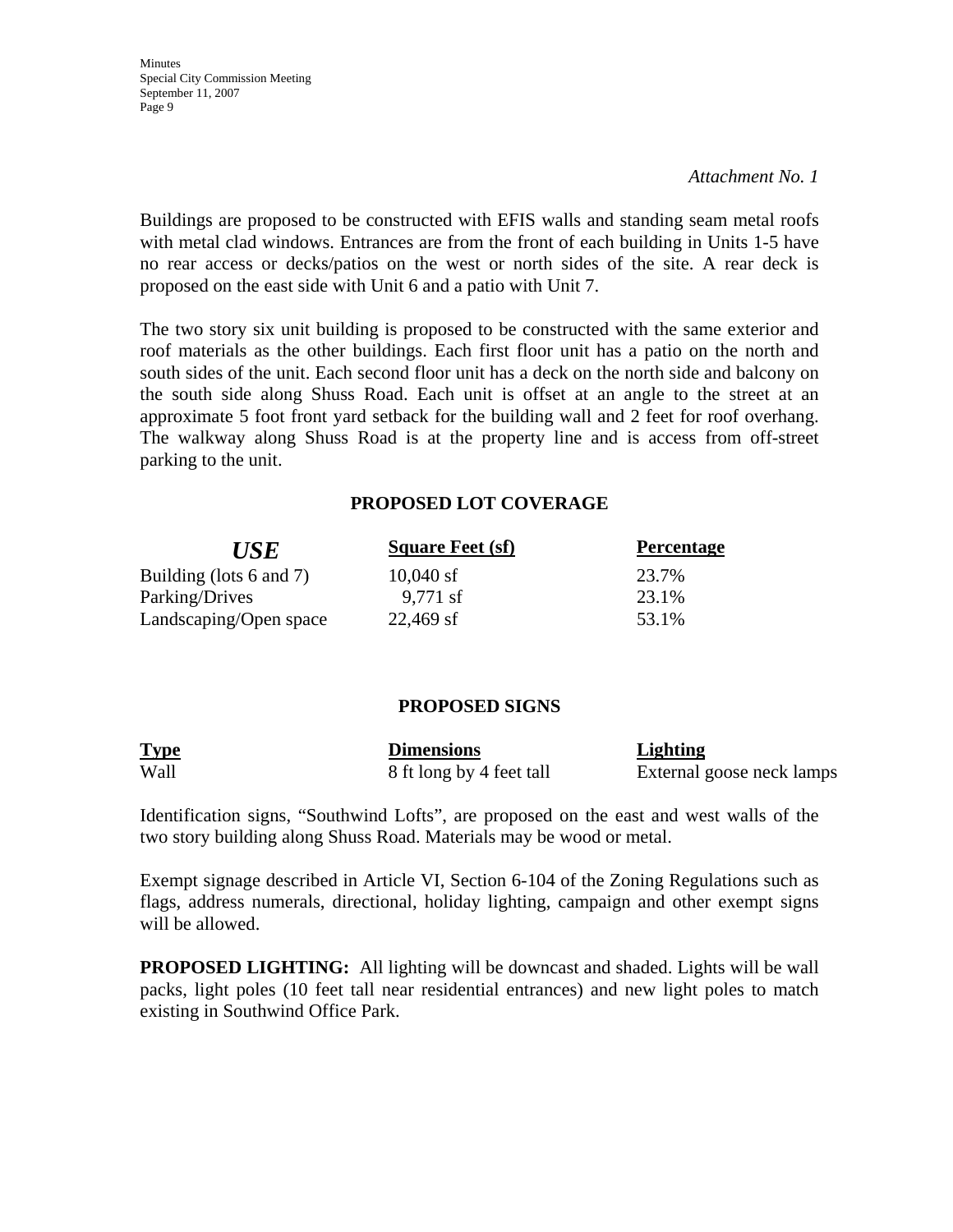# **REVIEW CRITERIA FOR PLANNED UNIT DEVELOPMENTS**

**1. LANDSCAPING:** A large mature oak tree will be preserved as a focal point within the Southwind Lofts PUD with additional landscape plantings, trees, shrubs and lawn throughout the site. Water source is underground irrigation to be maintained by the applicant/owner.

Lot 5 remains unchanged. A landscape berm at the entrance will be modified to improve sight distance, but no other changes to landscaping are proposed.

**2. SCREENING:** Off-street parking will be internal to the site and separated by buildings from a two family zone to the west of the PUD. A trash dumpster will be screened with a 6 foot tall wood fence. No changes on Lot 5.

**3. DRAINAGE:** The rezoning site drains to Shuss Road to an existing concrete box. Onsite detention is not required. The applicant proposes to vacate the existing drainage easement along Shuss Road and construct an underground concrete box from the southwest corner of the site across Shuss Road to the existing box. The site will drain to storm sewer inlets, which will connect to the proposed box. A drainage report was submitted by the applicant's consultant and reviewed and accepted by the City Engineer (attachment).

**4. CIRCULATION:** The Amendment shows the entrance off Shuss Road unchanged. A new driveway will connect to the west to the proposed Southwind Lofts area. Private access across Lot 5 to Southwind Lofts will be provided. A Travel Easement off Shuss Road to Southwind Lofts is proposed and named South Oak Place. Emergency Service providers will need to review the name, which may need to change with the Final Development Plan and Final Plat.

Off-street parking is managed and controlled by the applicant/owner. A total of 28 offstreet parking spaces will serve the office, consistent with the existing conditions.

The residential portion consists of 18 total bedrooms and 19 parking spaces are proposed with 8 to the east of the lofts that can be shared with Lot 5.

Pedestrian access will be from internal walks from parking areas. Sidewalk will need to be provided along Shuss Road to connect to internal walks when Shuss Road is improved to an urban section. If Shuss Road is not improved, a sidewalk connection to the southeast along the north side of Shuss Road to the improved portion on Southwind Road will need to be provided.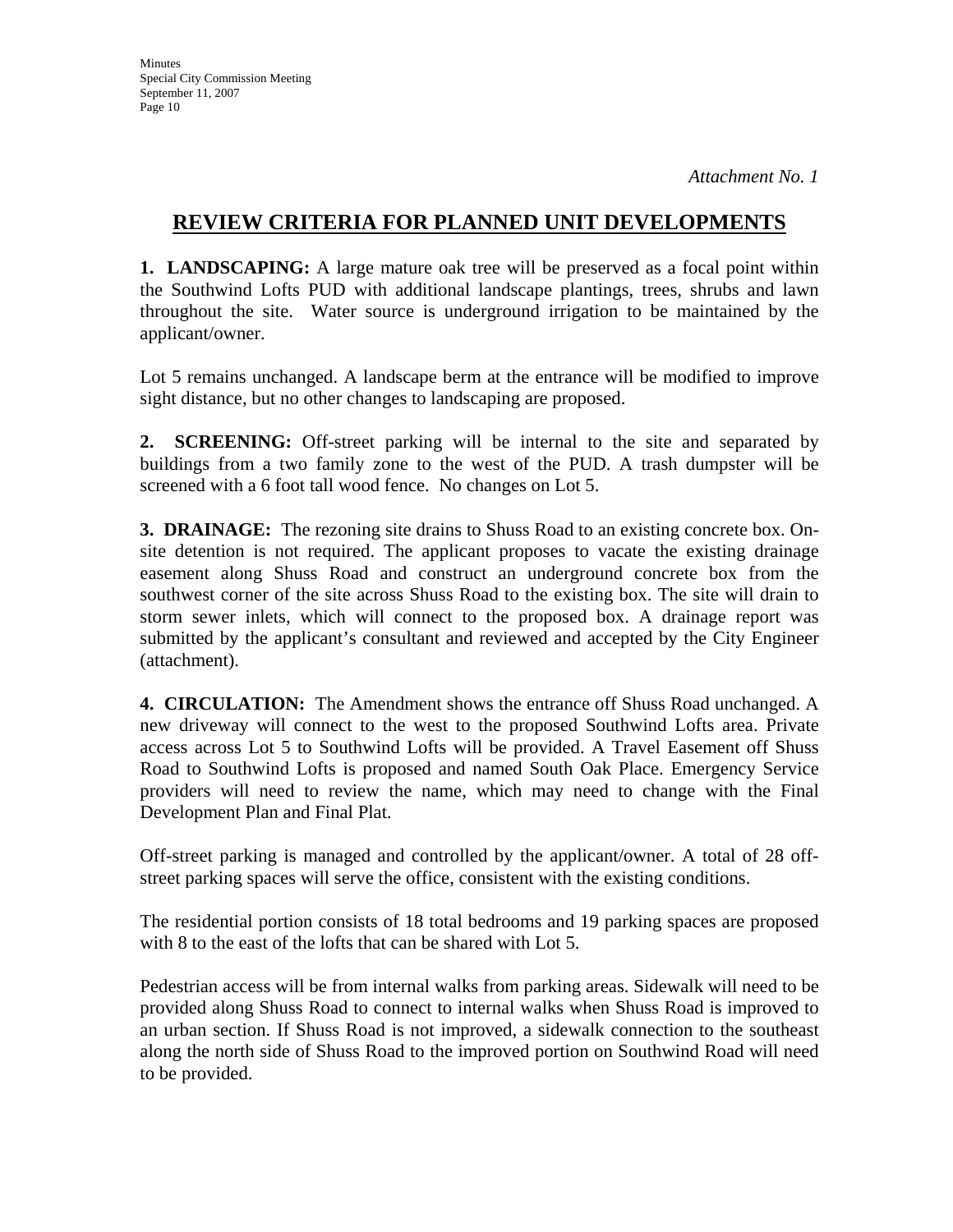**Minutes** Special City Commission Meeting September 11, 2007 Page 11

A traffic report was submitted by the applicant and reviewed and accepted by the City Engineer (attachment). Minimal impact on the surrounding street network is expected as a result of the Amendment. The City Engineer recommends that, "*The development should be required to bring this portion of Shuss Road up to the City of Manhattan current urban standards for public streets. The street condition today is a gravel road with a horizontal curve that is sharper than was is allow on our streets today for new roadways. The developer should be required construct new curb & gutter, new street pavement, any required storm sewers structures and new sidewalks to be in conformance with our current specification for city streets*."

The applicant has indicated a benefit district should be created with adjoining owners to improve Shuss Road to Brushcreek Lane.

**5. OPEN SPACE AND COMMON AREA:** Approximately 53 % of the PUD rezoning site is open space, after the proposed construction of driveway and off-street parking.

**6. CHARACTER OF THE NEIGHBORHOOD:** The neighborhood is generally characterized by a large community commercial shopping development and professional and business office activities along a major street. Low density two family residential is a lesser part of the area with low density single family separated by terrain and dense tree and other natural vegetation.

# **MATTERS TO BE CONSIDERED WHEN AMENDING A PLANNED UNIT DEVELOPMENT**

### **WHETHER THE PROPOSED AMENDMENT IS CONSISTENT WITH THE INTENT**

**AND PURPOSE OF THE APPROVED PUD, AND WILL PROMOTE THE EFFICIENT DEVELOPMENT AND PRESERVATION OF THE ENTIRE PUD:**  The proposed changes are consistent with the office/business nature of the PUD and, at a minimum, maintain the number of off-street parking spaces and circulation pattern for Lot 5.

**WHETHER THE PROPOSED AMENDMENT IS MADE NECESSARY BECAUSE OF CHANGED OR CHANGING CONDITIONS IN OR AROUND THE PUD, AND THE NATURE OF SUCH CONDITIONS:** The amendment is necessary to accommodate a circulation and shared parking arrangement with the proposed Southwind Lofts PUD, a residential development. The neighborhood has changed in recent years to include a large commercial shopping center and corresponding intensity of activity.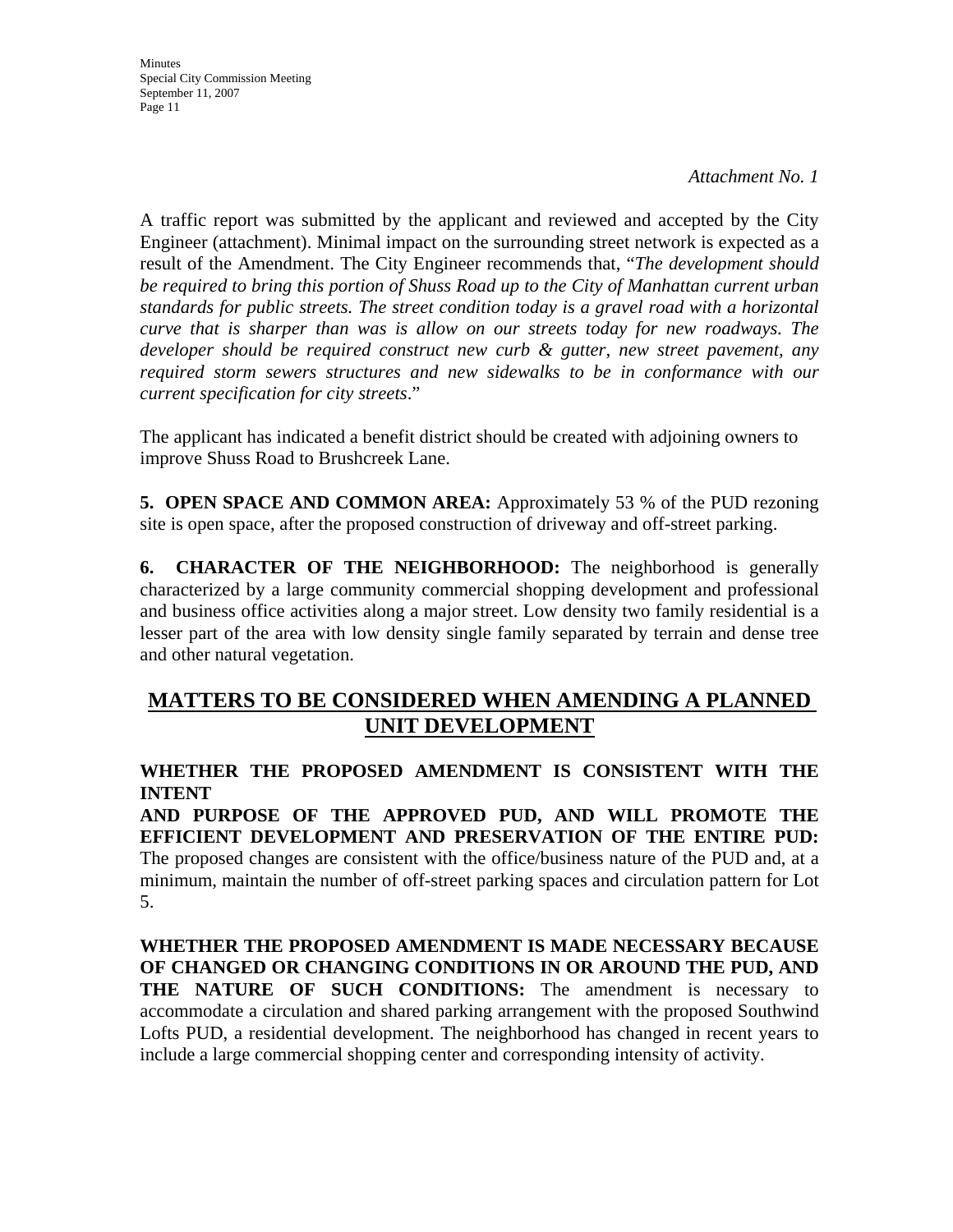*Attachment No. 1*

**WHETHER THE PROPOSED AMENDMENT WILL RESULT IN A RELATIVE GAIN TO THE PUBLIC HEALTH, SAFETY, CONVENIENCE OR GENERAL WELFARE, AND IS NOT GRANTED SOLELY TO CONFER A SPECIAL BENEFIT UPON ANY PERSON:** The proposed amendment will remove a visual barrier that partially blocks views of drivers making left hand turns to Southwind Lofts at the dividing point of Southwind Place. The amendment to modify the circulation and shared parking is intended to serve clients of the office use on Lot 5 in Southwind Park and the residents of Southwind Lofts PUD. The proposed amendment, in association with the rezoning, provides a housing opportunity in proximity to a commercial shopping center with retail, restaurant, and other services.

# **MATTERS TO BE CONSIDERED WHEN CHANGING ZONING DISTRICTS**

**1. EXISTING USE:** single family dwelling on two lots and office building on one lot.

**2. PHYSICAL AND ENVIRONMENTAL CHARACTERISTICS:** The proposed rezoning site consists of a vacant residential lot along Shuss Road with an existing residence on the northern lot. The site slopes and drains downhill from north to south to an open drainage swale along Shuss Road, which directs run-off to the southeast to a concrete box. The frontage is dominated by a large oak tree, which will be preserved. The remainder of the yard is open landscaped space with scattered trees throughout the site. Access to the house is a gravel driveway on the eastern side of the site connecting with Shuss Road.

Lot 5 is a developed site consisting of an office building and off-street parking with lawn and trees.

No portion of either site is in a flood plain.

#### **3. SURROUNDING LAND USE AND ZONING:**

**(a.) NORTH:** Professional and business office, single-family dwellings; PUD and R, Single-Family Residential District.

**(b.) SOUTH:** Commercial retail shopping center and gravel public street (Shuss Road); PUD.

- **(c.) EAST:** Seth Child Road and commercial retail; PUD.
- **(d.) WEST:** Two-family dwellings; R-2, Two-Family Residential District.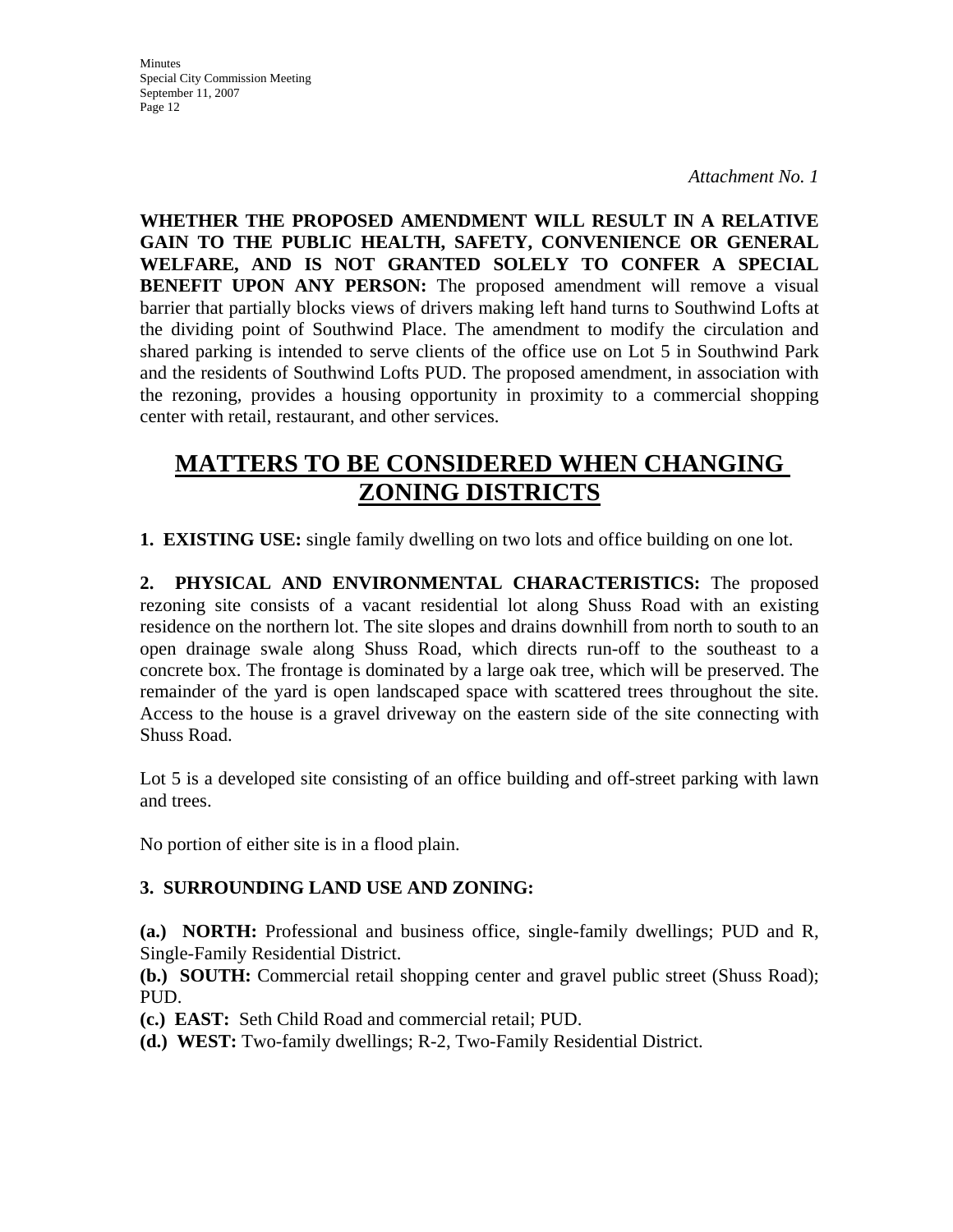**4. CHARACTER OF THE NEIGHBORHOOD:** The neighborhood is generally characterized by a large community commercial shopping development and professional and business office activities along a major street. Low density two family residential is a lesser part of the area with low density single family separated by terrain and dense tree and other natural vegetation.

**5. SUITABILITY OF SITE FOR USES UNDER CURRENT ZONING:** The rezoning and amendment sites are suitable for the uses for which they are currently zoned.

**6. COMPATIBILITY OF PROPOSED DISTRICT WITH NEARBY PROPERTIES AND EXTENT TO WHICH IT MAY HAVE DETRIMENTAL AFFECTS:** The proposed residential dwellings are consistent with the character of the area. The site will serve as a transitional zone between professional office, community commercial and lower density single and two family dwellings. No detrimental impacts are anticipated as a result of the proposed changes. Access will be from Shuss Road and a professional office area. Drainage will be improved with a proposed concrete box replacing an open swale along Shuss Road. Lighting will be downcast and shaded and residential in scale and character.

Dwelling units are oriented inward with the rear of residential buildings on the west side of the PUD facing the rear of two family dwellings to the west. The western yard would be considered a side yard with a minimum 8 foot setback, which is the proposed setback. Single family residential to the north is buffered by terrain changes and densely vegetated space along the northern boundary of the PUD. Reduced setbacks along the north lot line are proposed at 2 feet and are separated from areas to the north by the dense vegetation on the adjacent property. The closest house to the north is approximately 216 feet north of the northern boundary of the building location at 2 feet. Setbacks on the east side of the PUD are as close as zero feet to 1 foot. The applicant's office building is approximately 13-22 feet from the proposed residential building. Reduced front yards along Shuss Road will not impact views of other property in the vicinity of the site.

The owners of the Southwind Office Park have agreed to the amendment (attachment).

**7. CONFORMANCE WITH COMPREHENSIVE PLAN:** The Future Land Use Map of the Manhattan Urban Area Comprehensive Plan shows site in the Southwest Planning Area as a combination of Office/Research Park and Residential Low/Medium density (RLM) development.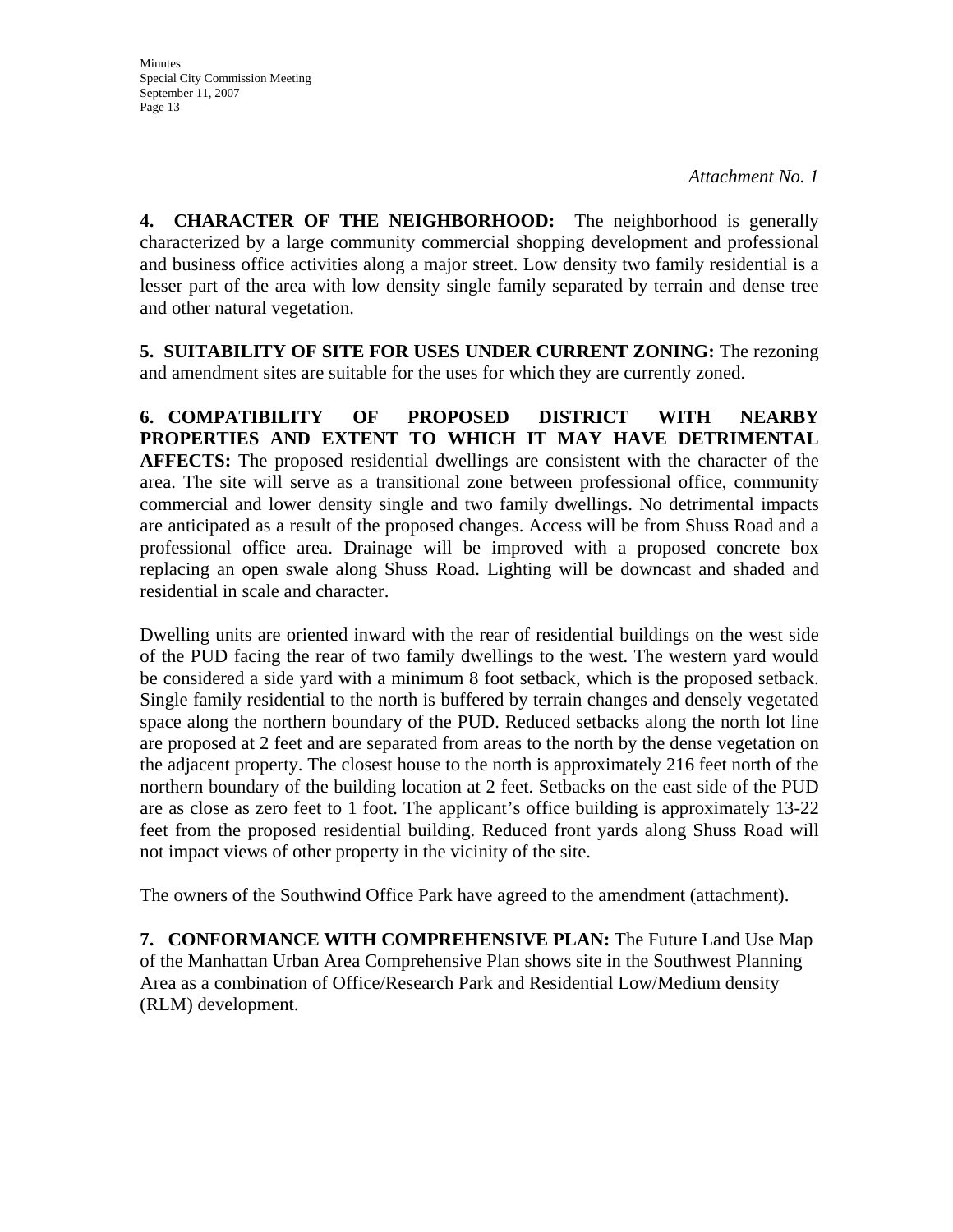*Attachment No. 1*

Applicable goals, principles, and policies related to the proposed rezoning consist of:

#### *Chapter 4: Land Use and Growth Management*

Policies of the RLM category include:

### *RLM 1: Characteristics*

*The Residential Low/Medium Density designation incorporates a range of single-family, single-family attached, duplex, and town homes, and in appropriate cases include complementary neighborhood-scale supporting land uses, such as retail, service commercial, and office uses in a planned neighborhood setting, provided they conform*  with the policies on Neighborhood Commercial Centers. Small-scale multiple-family *buildings and condominiums may be permissible as part of a planned unit development, or special mixed-use district, provided open space requirements are adequate to stay within desired densities.* 

#### *RLM 2: Appropriate Density Range*

*Densities in the Residential Low/Medium designation range between less than one dwelling unit/acre up to 11 dwelling units per net acre.* 

#### *RLM 3: Location*

*Residential Low/Medium Density neighborhoods typically should be located where they have convenient access and are within walking distance to community facilities and services that will be needed by residents of the neighborhood, including schools, shopping areas, and other community facilities. Where topographically feasible, neighborhoods should be bounded by major streets (arterials and/or collectors) with a direct connection to work, shopping and leisure activities.* 

# *RLM 4: Variety of Housing Styles*

*To avoid monotonous streetscapes, the incorporation of a variety of housing models and sizes is strongly encouraged in all new development.* 

#### *Chapter 9: Housing and Neighborhoods*

Relevant Goal, Guiding Principles, and Policy:

#### *Goal #2:*

*Ensure that new housing represents a variety of housing types and costs appropriate to the neighborhood.*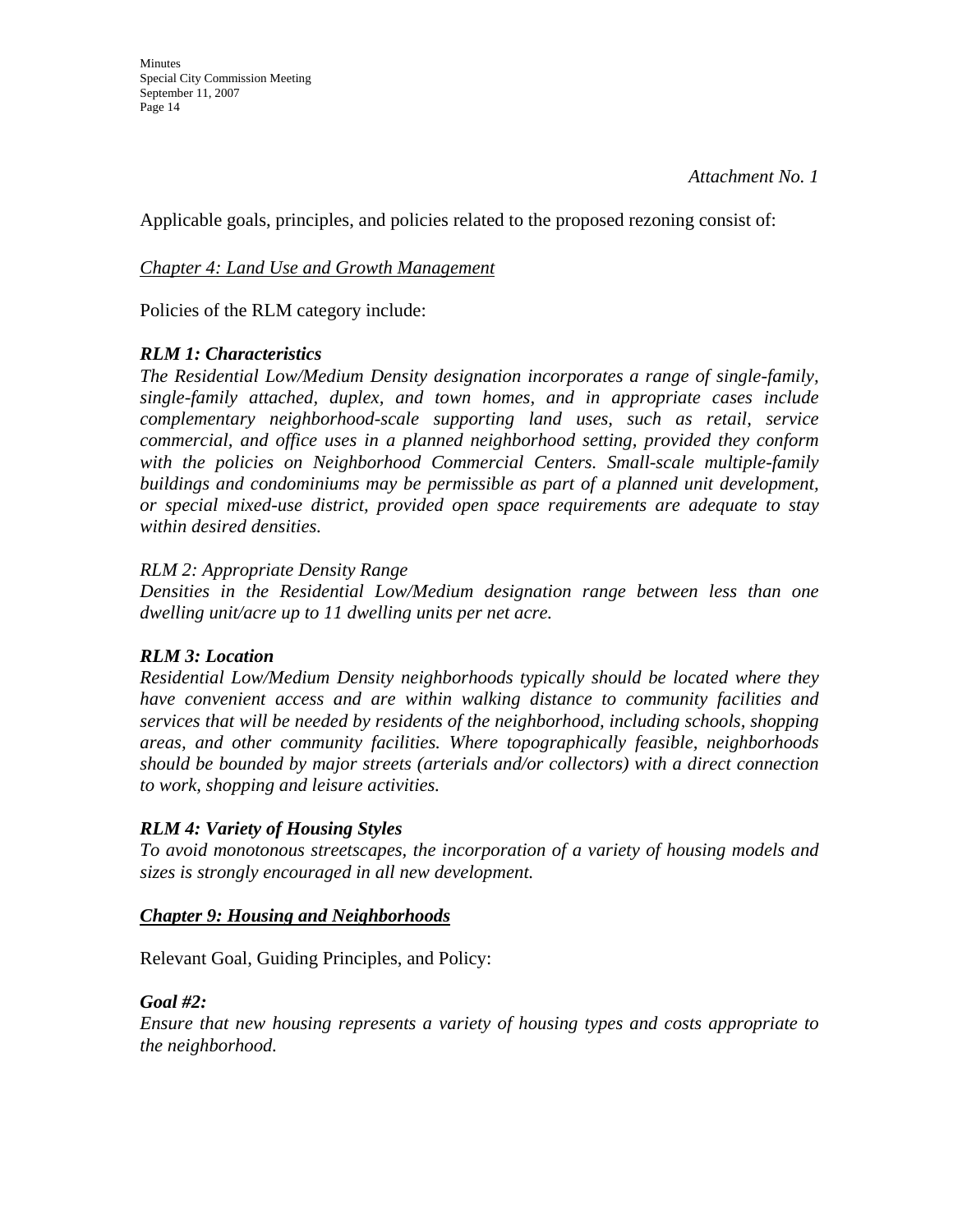*Attachment No. 1*

#### *Guiding Principles:*

*Provide opportunities for a greater mix of housing types, which are appropriately located, scaled and designed in relation to surrounding neighborhoods.* 

*Provide housing opportunities for all income levels.* 

#### *Goal #3:*

*Guide the development of new housing and neighborhoods to ensure connectivity, sustainability and quality of life.* 

#### *Guiding Principle:*

*Promote neighborhood design that allows for multi-modal connectivity between adjacent neighborhoods, commercial areas, and parks and open space.* 

Relevant Policy:

#### *HN 1: Mixture of Housing Types*

*The City and County shall encourage, through their land use regulations and incentive programs, the private sector to provide a mixture of housing types with varied price ranges and densities, that attempt to meet the needs of all elements of the Urban Area population*

#### *HN 5: Promote Infill and Redevelopment*

*The City and County should encourage infill development and redevelopment on vacant or underutilized parcels where infrastructure and services are readily available and where it would foster the stabilization or revitalization of an existing area. Infill and redevelopment should be sensitive to the established character of the surrounding neighborhood. Infill means the development of new housing or other buildings on scattered vacant sites in a built-up area. Redevelopment means the replacement or reconstruction of buildings that are in substandard physical condition, or that do not make effective use of the land on which they are located. If properly designed, infill and redevelopment can serve an important role in achieving quality mixed use neighborhoods.* 

The proposed net density is 14.9 dwelling units per net acre, based on the lot and common areas shown on the proposed site plan. The Comprehensive Plan recommends net density should not exceed 11 dwelling units per net acre. While the density is greater than the recommendations of the Comprehensive Plan, the nature of the infill project appears to be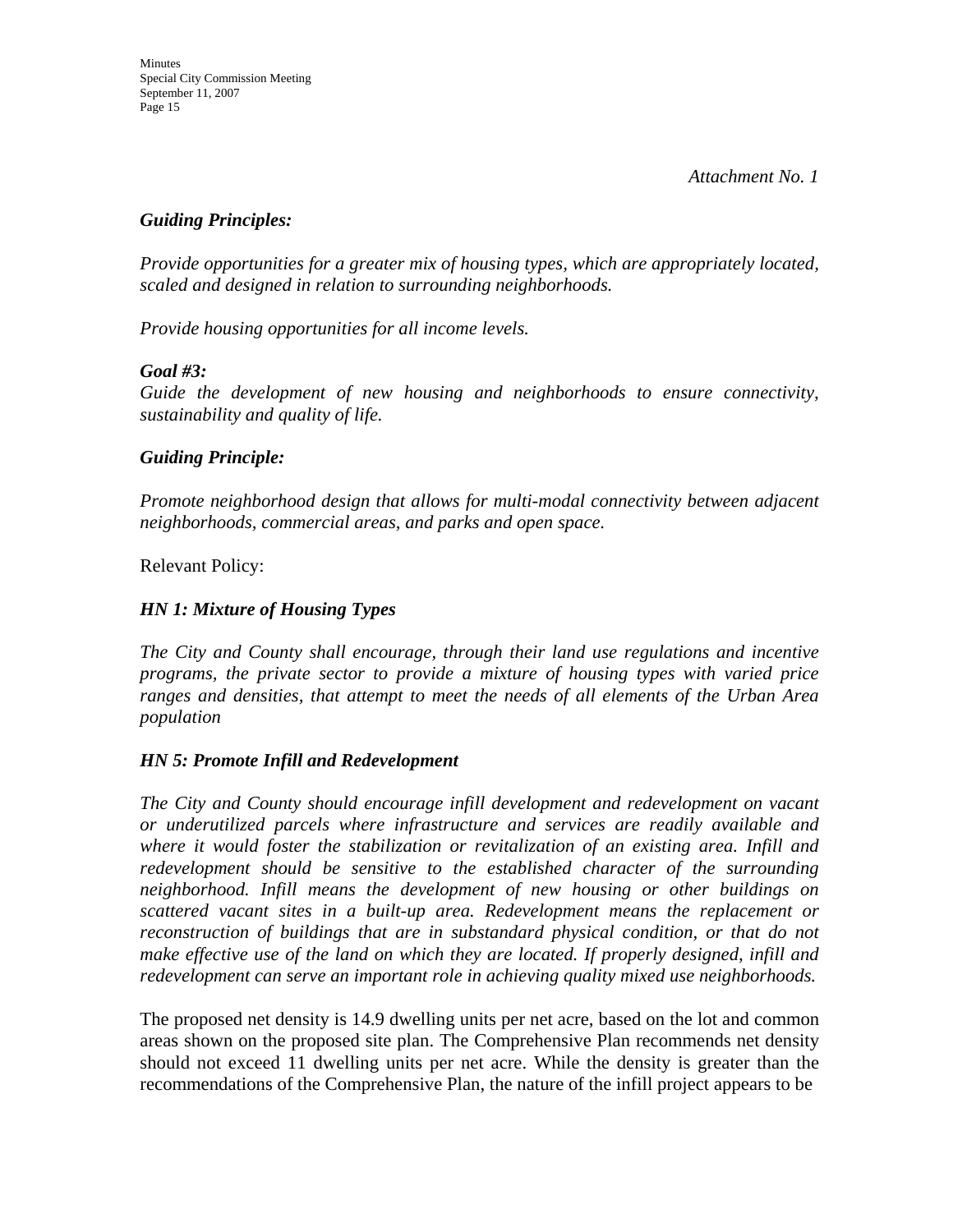appropriate and serves as a transition between the commercial use to the south and low density to the north of the proposed PUD. The proposed PUD generally conforms to the policies of the Comprehensive Plan. The mix of housing is appropriate for the predominately commercial and professional office nature of the neighborhood. Its location will allow for residents to walk to nearby commercial retail and commercial services.

The existing Southwind Office Park PUD conforms to the Office/Research designation.

**8. ZONING HISTORY AND LENGTH OF TIME VACANT AS ZONED:** The existing residence and office building were constructed in 1972 and 1982, respectively.

| 1966      | Annexation.                                   |
|-----------|-----------------------------------------------|
| 1966-1969 | AA, Single Family Residence.                  |
| 1969-1973 | R, Single-Family Residential District.        |
|           | 1973-Present R-2 District (PUD rezoning site) |

Lot 5 Final Plan approved 1982. Zoning related memorandums indicate the original Southwind PUD was established in 1965 and amended in 1969.

**9. CONSISTENCY WITH INTENT AND PURPOSE OF THE ZONING ORDINANCE:** The intent and purpose of the Zoning Regulations is to protect the public health, safety, and general welfare; regulate the use of land and buildings within zoning districts to assure compatibility; and to protect property values.

The PUD Regulations are intended to provide a maximum choice of living environments by allowing a variety of housing and building types; a more efficient land use than is generally achieved through conventional development; a development pattern that is in harmony with land use density, transportation facilities and community facilities; and a development plan which addresses specific needs and unique conditions of the site which may require changes in bulk regulations or layout.

The proposed PUD and amendment are consistent with the intent and purposes of the Zoning Regulations, and the intent of the PUD Regulations, subject to the conditions of approval.

**10. RELATIVE GAIN TO THE PUBLIC HEALTH, SAFETY AND WELFARE THAT DENIAL OF THE REQUEST WOULD ACCOMPLISH, COMPARED WITH THE HARDSHIP IMPOSED UPON THE INDIVIDUAL OWNER:** There appears to be no gain to the public that denial would accomplish, compared to the hardship to the owner. Proposed storm water improvements by the applicant, and street improvements, as recommended by the City Engineer, will be a gain to the public.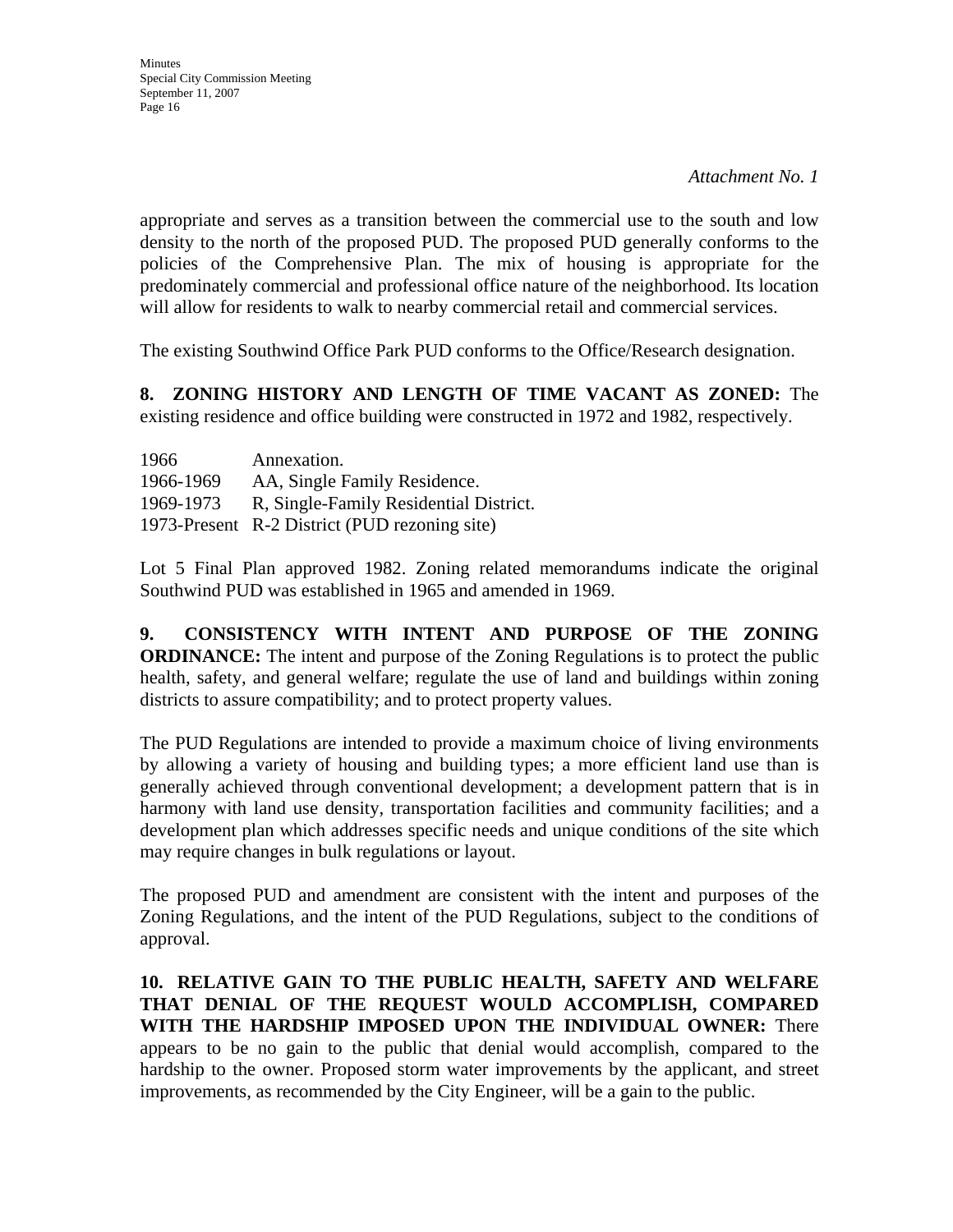**11. ADEQUACY OF PUBLIC FACILITIES AND SERVICES:** Adequate streets, sanitary sewer and water are available to serve the site. Shuss Road will need to be improved, at a minimum, for that part of the street, which abuts the proposed PUD frontage.

#### **12. OTHER APPLICABLE FACTORS:** None.

**13. STAFF COMMENTS:** City Administration recommends approval of the proposed Amendment to Final Development Plan of the Final Development Plan of Lot 5 of the Southwind Office Park Planned Unit Development, and approval of the rezoning of Southwind Lofts from R-2, Two-Family Residential District, to PUD, Planned Unit Development District , with the following conditions:

- 1. Permitted uses shall include two-family and multiple-family residential dwelling units.
- 2. Landscaping and irrigation shall be provided pursuant to a Landscaping Performance Agreement between the City and the owner, which shall be entered into prior to issuance of a building permit.
- 3. All landscaping and irrigation shall be maintained in good condition.
- 4. Two wall signs shall be permitted, as proposed. Exempt signage described in Article VI, Section 6-104 (A)(1),(2),(4),(5),(7) and (8); and Section 6-104 (B)(2), of the Manhattan Zoning Regulations shall also be permitted.
- 5. Lighting shall be a full cut-off design.
- 6. The development shall be required, at a minimum, to bring that portion of Shuss Road abutting the Southwind Lofts PUD to the City of Manhattan current urban standards for public streets. The developer shall be required to construct new curb and gutter, new street pavement, any required storm sewers structures and new sidewalks to be in conformance with the City's current specifications for city streets.
- 7. If Shuss Road is not constructed to an urban section, pedestrian access to Southwind Road shall be provided and shown on the Final Development Plan.
- 8. The proposed Travel Easement street name shall conform to the requirements Manhattan Urban Area Subdivision requirements.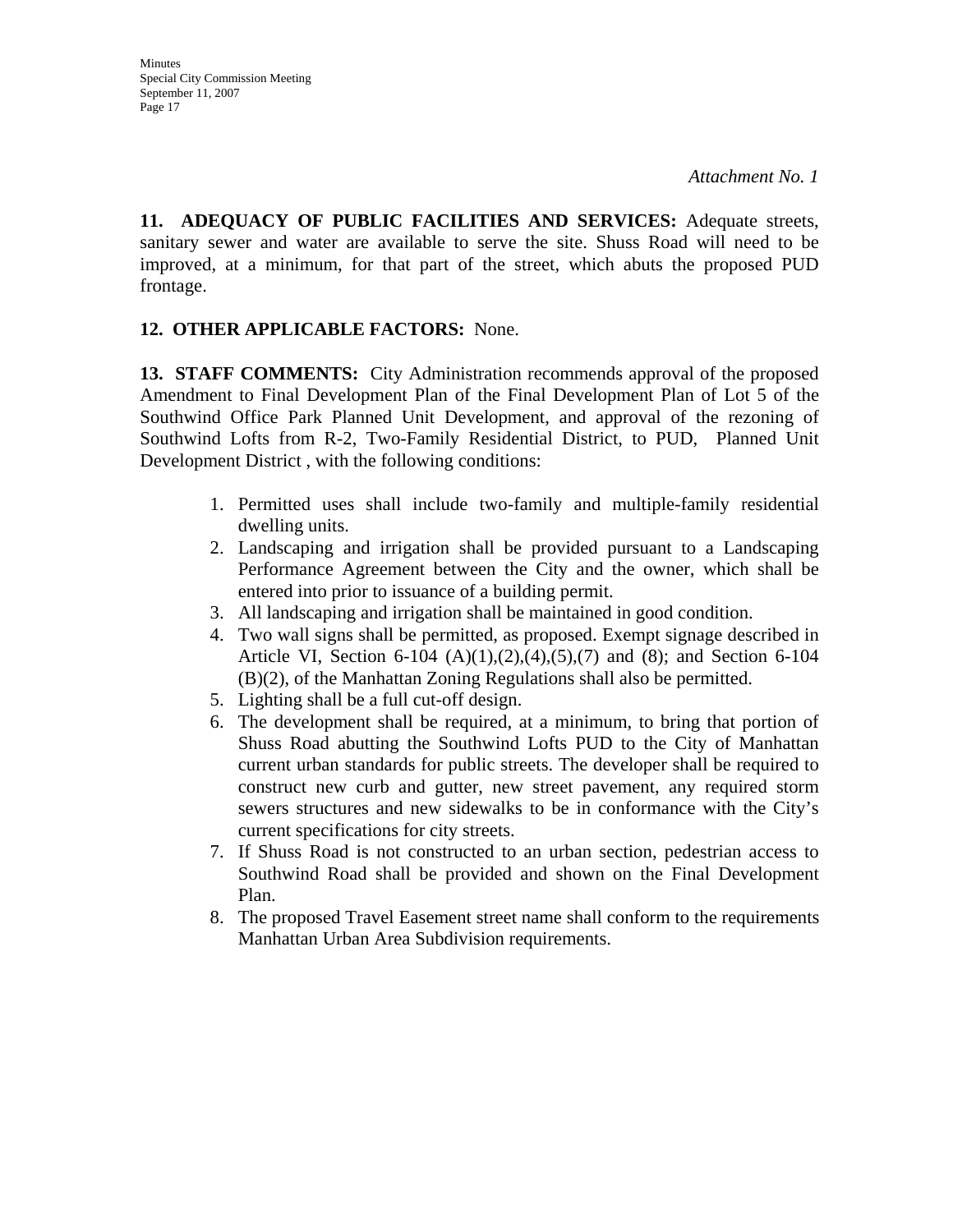# **ALTERNATIVES:**

- 1. Recommend approval of the proposed Amendment of the Final Development Plan of Lot 5 of the Southwind Office Park Planned Unit Development, and rezone of Southwind Lofts from R-2, Two-Family Residential District, to PUD, Planned Unit Development District, stating the basis for such recommendation.
- 2. Recommend approval of the proposed Amendment of Lot 5 of the Final Development Plan of Southwind Office park and proposed Southwind Lofts PUD, and modify the conditions, and any other portions of the proposed Amendment and PUD, to meet the needs of the community as perceived by the Manhattan Urban Area Planning Board, stating the basis for such recommendation, and indicating the conditions of approval.
- 3. Recommend denial of the proposed Amendment and rezoning, stating the specific reasons for denial.
- 4. Table the proposed Amendment and rezoning to a specific date, for specifically stated reasons.

# **POSSIBLE MOTION:**

The Manhattan Urban Area Planning Board recommends approval of the proposed Amendment of the Final Development Plan of Lot 5 of the Southwind Office Park Planned Unit Development; and, the rezoning of Southwind Lofts, from R-2, Two-Family Residential District to PUD, Planned Unit Development District, based on the findings in the Staff Report, with the eight (8) conditions recommended by City Administration.

**PREPARED BY:** Steve Zilkie, AICP, Senior Planner **DATE:** July 31, 2007 07076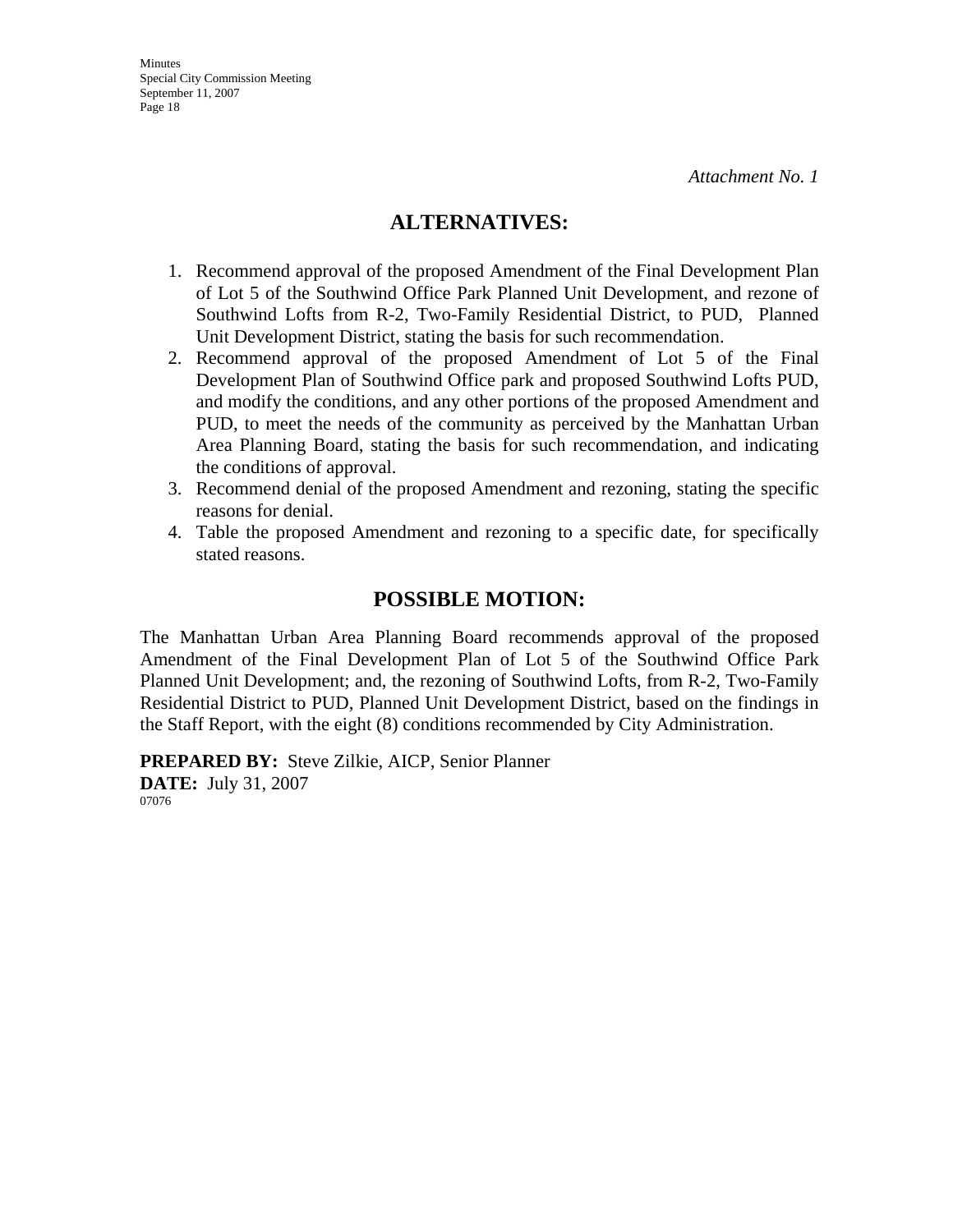#### **STAFF REPORT**

### **ON AN APPLICATION TO AMEND THE APPROVED PLANNED UNIT DEVELOPMENT (PUD)**

# **BACKGROUND**

**APPLICANT/OWNER:** Dial-McCall Road, LLC – Robert Welstead **ADDRESS:** 11506 Nicholas Street, Suite, 200 Omaha, NE

**LOCATION:** Lot 5, Limey Pointe Addition, which is generally located along the north side of McCall Road, northeast corner of the McCall Road and Hostetler Drive intersection.

**AREA:** 45,738 square feet (1.05 acres).

#### **DATE OF PUBLIC NOTICE PUBLICATION:** Monday, July 16, 2007

#### **DATE OF PUBLIC HEARING: PLANNING BOARD:** Monday, August 6, 2007 **CITY COMMISSION:** Tuesday, August 21, 2007

**DESCRIPTION OF PROPOSED AMENDMENT:** Amend Lot 5 of the Limey Pointe Commercial Planned Unit Development District, Ordinance No. 6566, for a proposed Firestone automobile maintenance and tire retail facility.

The Limey Pointe PUD was approved with the following conditions of approval:

- 9. Permitted uses shall include all of the Permitted Uses and Conditional Uses allowed in the C- 5, Highway Service Commercial District; except for Adult Businesses which shall be prohibited.
- 10. Landscaping and irrigation shall be provided pursuant to a Landscaping Performance Agreement between the City and the owner, which shall be entered into prior to issuance of a building permit.
- 11. All landscaping and irrigation shall be maintained in good condition.
- 12. Light poles shall be provided as described in the application documents and shall be full cutoff design. Building lighting shall be provided as proposed and shall not cast direct light onto public or private streets or adjacent property.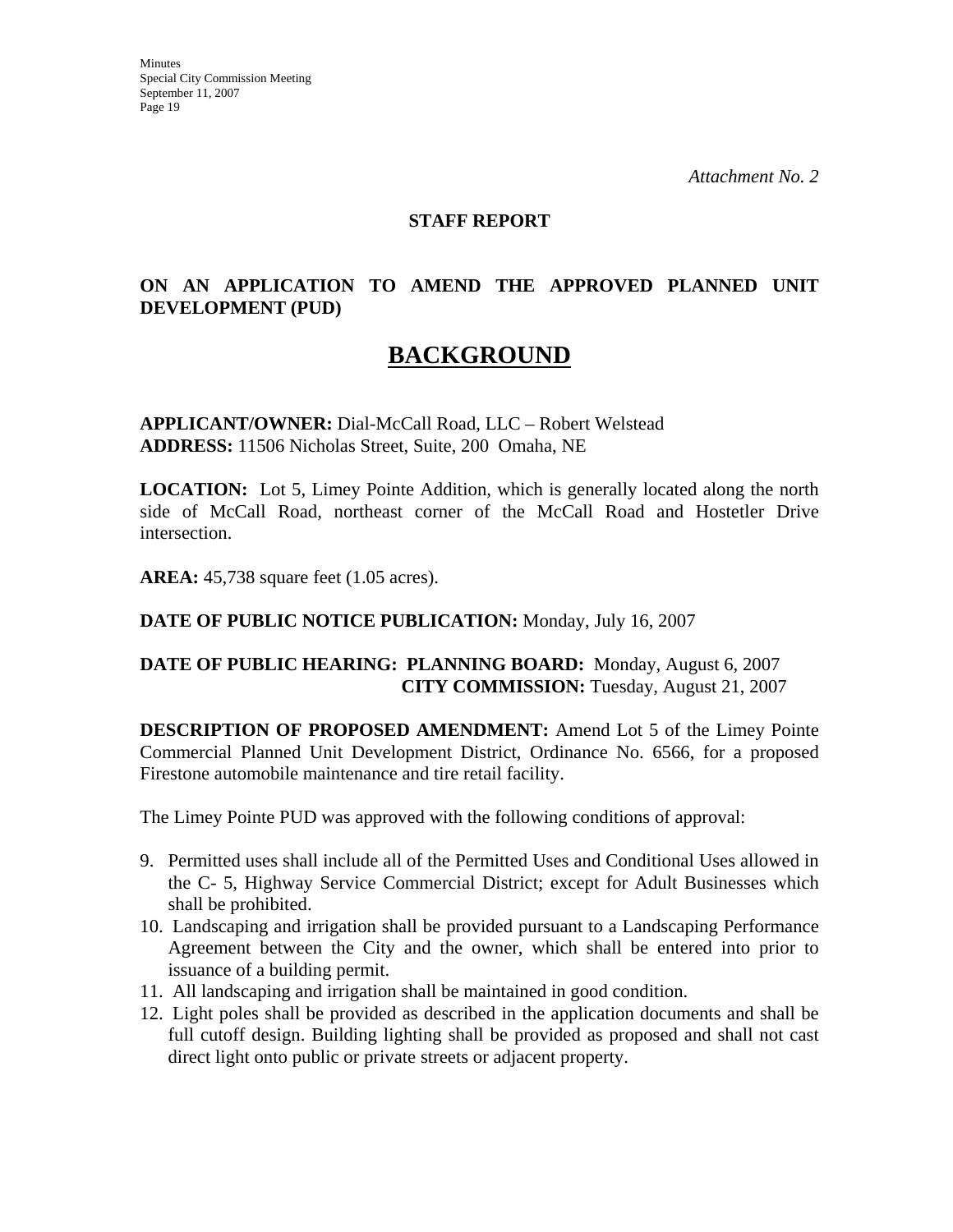#### *Attachment No. 2*

- 13. An architecturally unifying pole and/or ground signage plan shall be submitted with the Final Development Plan for the first phase. The signage plan shall apply to the entire PUD, and shall include, but not be limited to, clear architectural elements, materials and lighting, and ground treatments, such as stone planters and landscaping at the sign base. Height, maximum gross surface area, structural type, setback and illumination shall be clearly set out in the signage plan. The signage plan shall indicate that there shall be no more than one (1) pole or ground sign per lot. In addition, pole signs shall have a maximum height of 30 feet above the ground; the total gross surface area of pole and ground signs including reader-boards shall be limited to no more than 1 square foot of sign area per 1 foot of linear street frontage and shall not exceed a maximum 200 square feet in area; skirting for pole signs and the base of pole and ground signs shall include materials and architectural quality similar to those of the associated principal building such as brick, stone and/or stucco; and signs shall include a landscaped area around the base.
- 14. Wall signs shall be permitted as proposed.
- 15. Temporary banner signs shall be limited to no more than one (1) banner sign per lot. Exempt signage shall include signage described in Article VI, Section 6-104  $(A)(1),(2),(4),(5),(7)$  and  $(8)$ ; and Section 6-104  $(B)(2)$ , of the Manhattan Zoning Regulations. Temporary sales aids and portable signs, as described in Article VI, Signs, of the Manhattan Zoning Regulations, shall be prohibited.
- 16. Traffic improvements cited in the July 31, 2006, Inter-Office Memorandum from the City Engineer shall be constructed with the first phase of the development to include: (a.)The second through lane for westbound traffic on McCall Road between Hays Drive and Hostetler Drive shall be added.

 (b.)The westbound and eastbound left turn lanes shall be aligned at the intersection of Hostetler Drive & McCall Road.

 (c.)Hostetler Drive shall match the south leg of the intersection in terms of number of lanes and configuration.

 (d.)An urban section shall be shown on the plans along the north side of McCall Road and shall include curb and gutter.

- 9. Drainage improvements cited in the July 31, 2006, Inter-Office memorandum from the City Engineer for storm inlets and storm sewer pipes shall be provided with the first phase of the development.
- 10. Prior to the development of Lots 3, 5 and 6, an amendment of the PUD shall be submitted and approved prior to issuance of any necessary permits.

**PROPOSED BUILDINGS AND STRUCTURES:** One-story, Firestone retail tire store and automobile maintenance facility approximately 24 feet to the roof line. The new building will be 48 feet by 167 feet (including eaves and gutters) for an approximate building area of 8016 square feet. The front façade will be tan in color with a 4' 8" aluminum fascia panel under the roof line to mount the proposed signage. The rear and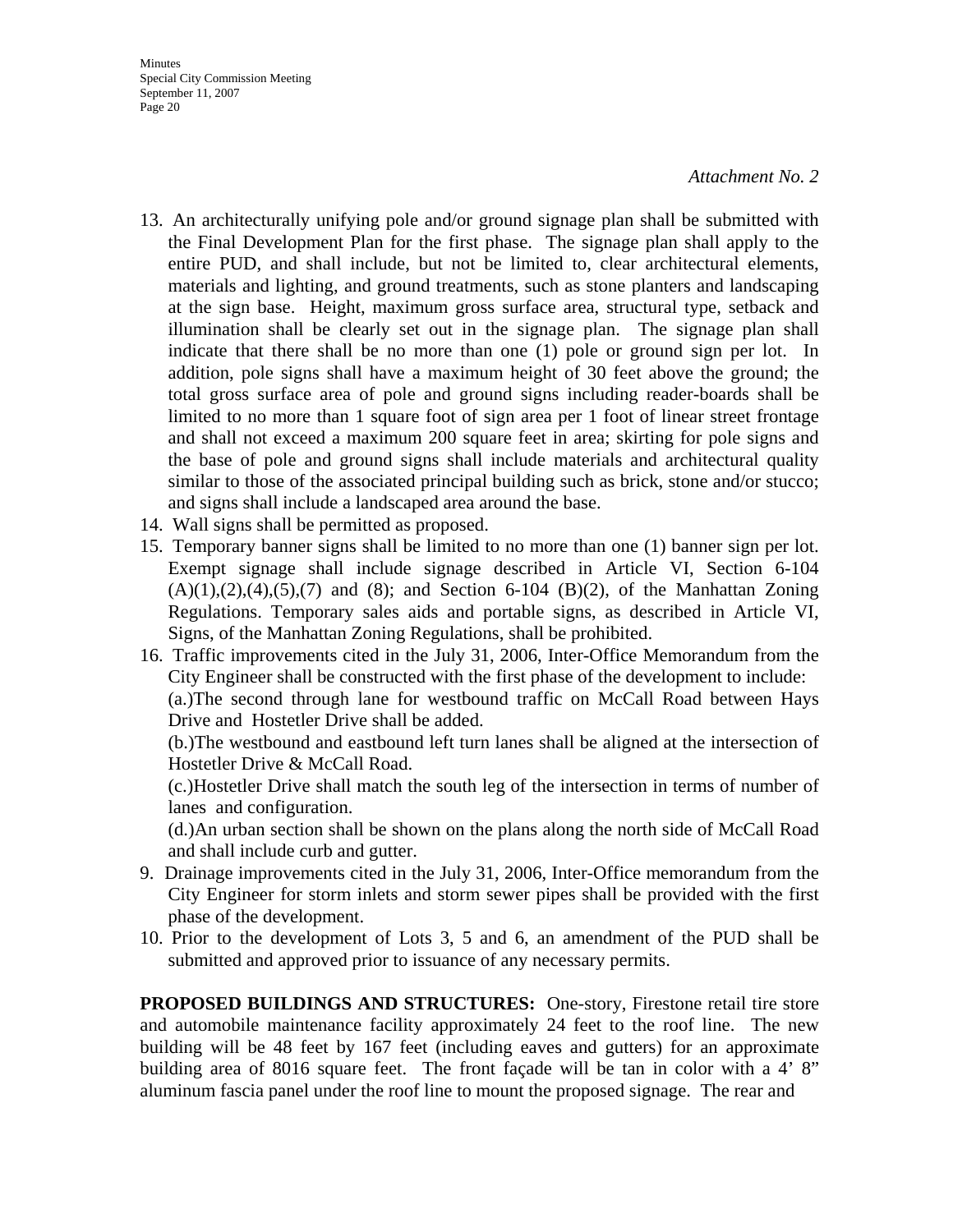*Attachment No. 2*

side facades will also be painted tan and grey to match the front façade. The building fronts to the west; the automobile maintenance bays and walk-in doors for the office and retail section are located on the west side of the building. Forty four (44) off-street parking spaces are proposed, which includes two (2) handicapped accessible parking stalls. Based on the number of service bays, the automobile service and retail store would be required to provide 20 stalls. Access is from private travel easement that is described as a "Public Access Easement" on the Final Development Plan. This private travel easement is located on Lot 6, Limey Point PUD and will be privately owned and maintained. The private travel easement acts as a public driveway to both Lots  $5 \& 6$  and is proposed to become a named street via a public travel easement that will connect Hostetler Drive to Hayes Drive in a future PUD.

#### **PROPOSED LOT COVERAGE**

Proposed lot coverage: building (17%), drives and parking, (53%), and open/landscaped space (30%).

#### **PROPOSED SIGNS**

The pole sign is along the McCall Road frontage and is 30 feet in height with 167 square feet of readable sign area on both sides. The base is a painted metal and is designed to form a revered "L" shape that will face east and west along McCall Avenue. The base is in a landscape space along the street frontage and parking lot. Wall signs are internally lit and well scaled to the building facades.

**PROPOSED LIGHTING:** Light poles are a cut-off design. Exterior wall mounted lights illuminate both wall signs and exterior areas.

### **MATTERS TO BE CONSIDERED WHEN AMENDING A PLANNED UNIT DEVELOPMENT**

**WHETHER THE PROPOSED AMENDMENT IS CONSISTENT WITH THE INTENT AND PURPOSE OF THE APPROVED PUD, AND WILL PROMOTE THE EFFICIENT DEVELOPMENT AND PRESERVATION OF THE ENTIRE PUD:** The proposed use and site is consistent with the commercial highway business nature of the PUD and is intended for relocation of businesses from the north Manhattan Marketplace PUD, as well as new and similar businesses such as IHOP and Taco Bell.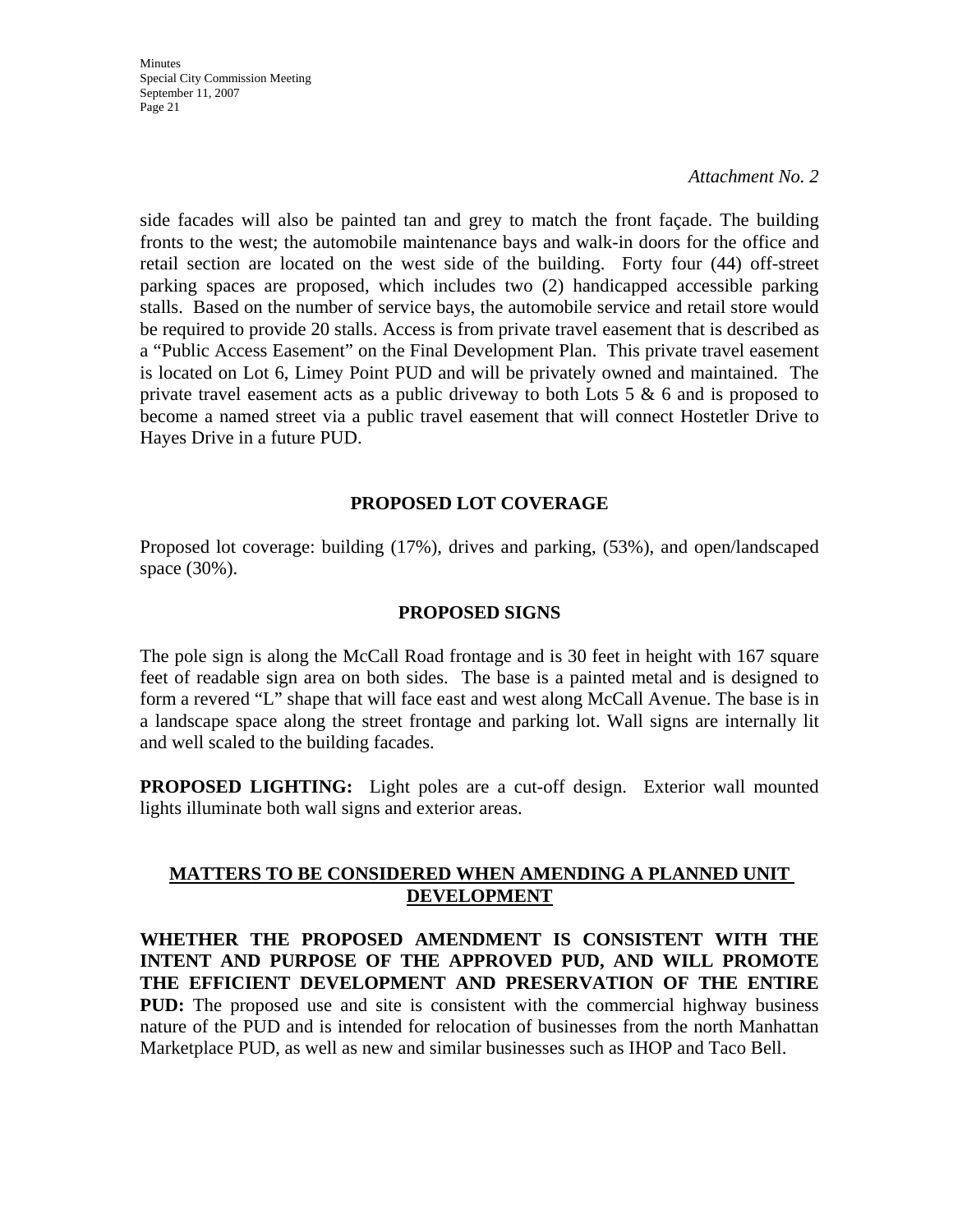*Attachment No. 2*

**WHETHER THE PROPOSED AMENDMENT IS MADE NECESSARY BECAUSE OF CHANGED OR CHANGING CONDITIONS IN OR AROUND THE PUD, AND THE NATURE OF SUCH CONDITIONS:** The amendment is necessary because the specific occupant of the site was unknown at the time the PUD was approved. It was generally expected that an automobile repair/service facility would develop on Lot 5.

**WHETHER THE PROPOSED AMENDMENT WILL RESULT IN A RELATIVE GAIN TO THE PUBLIC HEALTH, SAFETY, CONVENIENCE OR GENERAL WELFARE, AND IS NOT GRANTED SOLELY TO CONFER A SPECIAL BENEFIT UPON ANY PERSON:** The proposed amendment was anticipated with the original approval, with the exception of the "public assess easement" that will connect Hostetler Drive and Hayes Drive. No adverse impact on the public is expected. The proposed use is a permitted use in the PUD and does not grant a special benefit to any person.

## **ADDITIONAL MATTERS TO BE CONSIDERED WHEN AMENDING A PLANNED UNIT DEVELOPMENT**

**1. LANDSCAPING:** Landscaping exceeds that proposed with the approved PUD and consist of canopy, ornamental and evergreen trees, shrubs, ornamental grasses and lawn areas to be owned and maintained by the owner. Landscaped areas will irrigated with underground systems.

**2. SCREENING:** The 6 foot, 9 inch tall block wall dumpster is located in the northeast part of the site with materials consistent with the building materials.

**3. DRAINAGE:** The site will drain to storm sewers.

**4. CIRCULATION:** Access is from the "Public Access Easement" that will be privately owned and maintained by the owners of Lots 6.

**5. OPEN SPACE AND COMMON AREA:** Each lot is individually owned and consists of building, off-street parking and landscaped areas.

**6. CHARACTER OF THE NEIGHBORHOOD:** Generally characterized as a mix of retail and industrial service businesses.

**EXISTING USE:** Vacant commercial lot.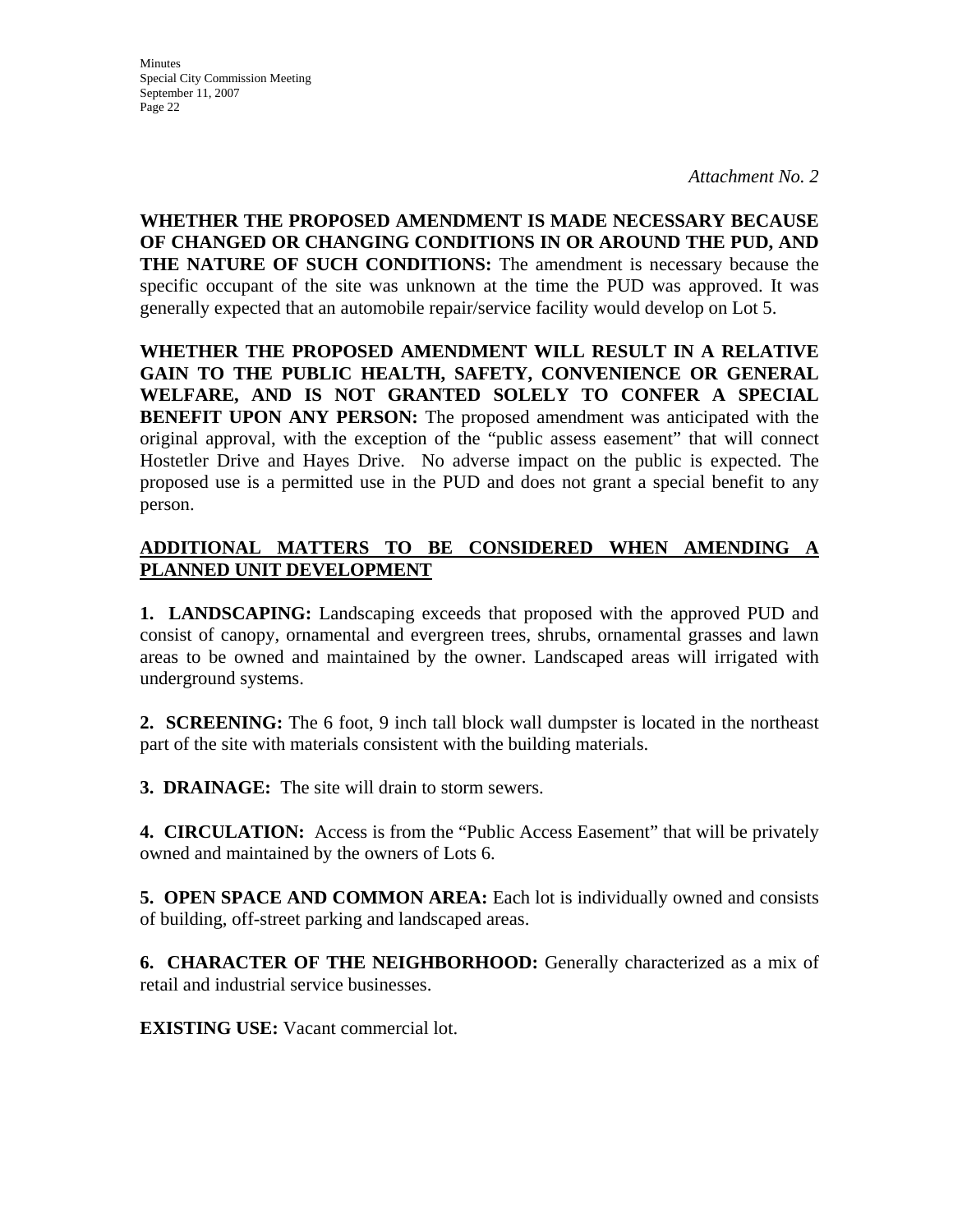**PHYSICAL AND ENVIRONMENTAL CHARACTERISTICS:** Generally a flat site located in the build-able portion of the 100 Year Flood Plain. The 100 Year Flood elevation is 1008 feet. Finished floor elevation of the proposed building is 1010.50 feet, or 2.5 feet above the flood elevation. The site drains to the northwest to the drainage ditch along Hostetler Drive and then on to a drainage ditch along McCall Road.

# **SURROUNDING LAND USE AND ZONING:**

**(a.) NORTH: "**Public Access Easement" and Lot 6, future development site in Limey Pointe; PUD

- **(b.) SOUTH:** McCall Road, Super-Walmart; PUD.
- **(c.) EAST:** Waste Management; C-6.

**(d.) WEST:** Hostetler Drive, Lot 4, Limey Pointe, Pizza Hut restaurant under construction; Limey Pointe PUD.

**GENERAL NEIGHBORHOOD CHARACTER:** Generally characterized as a mix of retail and industrial service businesses.

**SUITABILITY OF SITE FOR USES UNDER CURRENT ZONING:** Limey Pointe PUD uses: Permitted Uses include all of the Permitted and Conditional Uses of the C-5, Highway Service Commercial District, except for Adult Businesses, which will not be allowed. Automobile service centers are a permitted use in the PUD and the site is suitable for the use.

**COMPATIBILITY OF PROPOSED DISTRICT WITH NEARBY PROPERTIES AND EXTENT TO WHICH IT MAY HAVE DETRIMENTAL AFFECTS:** The site is a commercial growth corridor and its development as a commercial PUD should be compatible with the surrounding neighborhood.

**CONFORMANCE WITH COMPREHENSIVE PLAN:** The Future Land Use Map for the Northeast Planning Area designates the site as Community Commercial (CC). The PUD amendment is in general conformance to the Comprehensive Plan.

**ZONING HISTORY AND LENGTH OF TIME VACANT AS ZONED:** The site has been zoned various commercial and industrial districts over time. Annexation was in 1968 and 1969. Commercial and industrial buildings have occupied the site. Limey Pointe PUD was approved on September 5, 2006 (Ordinance No. 6566).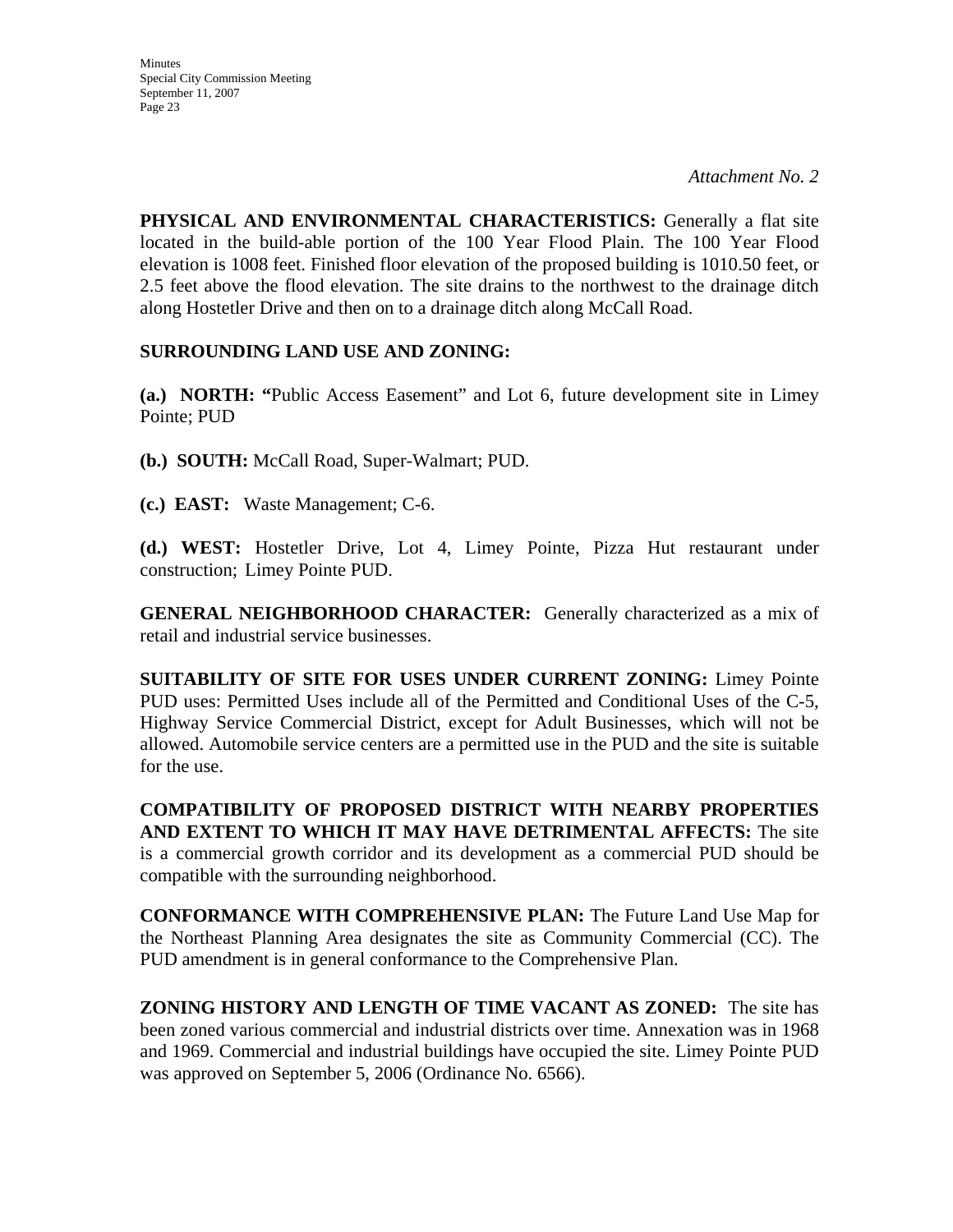*Attachment No. 2*

**CONSISTENCY WITH INTENT AND PURPOSE OF THE ZONING ORDINANCE:** The amendment is consistent with the approved PUD and Zoning Regulations.

**RELATIVE GAIN TO THE PUBLIC HEALTH, SAFETY AND WELFARE THAT DENIAL OF THE REQUEST WOULD ACCOMPLISH, COMPARED WITH THE HARDSHIP IMPOSED UPON THE APPLICANT:** There appears to be no gain to the public if the amendment is denied and it may be a hardship to the owner if the amendment is denied. The proposed land use and PUD were approved in 2006.

**ADEQUACY OF PUBLIC FACILITIES AND SERVICES:** Adequate street, sanitary sewer, storm sewer, and water are available.

### **OTHER APPLICABLE FACTORS:** None.

#### **STAFF COMMENTS:**

City Administration recommends approval of the proposed Amendment of Lot 5, Limey Pointe Commercial Planned Unit Development District and Ordinance No. 6566, and the Final Development Plan, with the following conditions of approval:

1. The Final Development Plan shall be subject to the conditions of approval of Ordinance No. 6566.

# **ALTERNATIVES:**

- 1. Recommend approval of the proposed Amendment of the Limey Pointe Commercial Planned Unit Development, and Ordinance No. 6566, and the Final Development Plan, stating the basis for such recommendation.
- 2. Recommend denial of the proposed Amendment of the Limey Pointe Commercial Planned Unit Development, and Ordinance No. 6566, stating the basis for such recommendation.
- 3. Table the proposed Amendment to a specific date, for specifically stated reasons.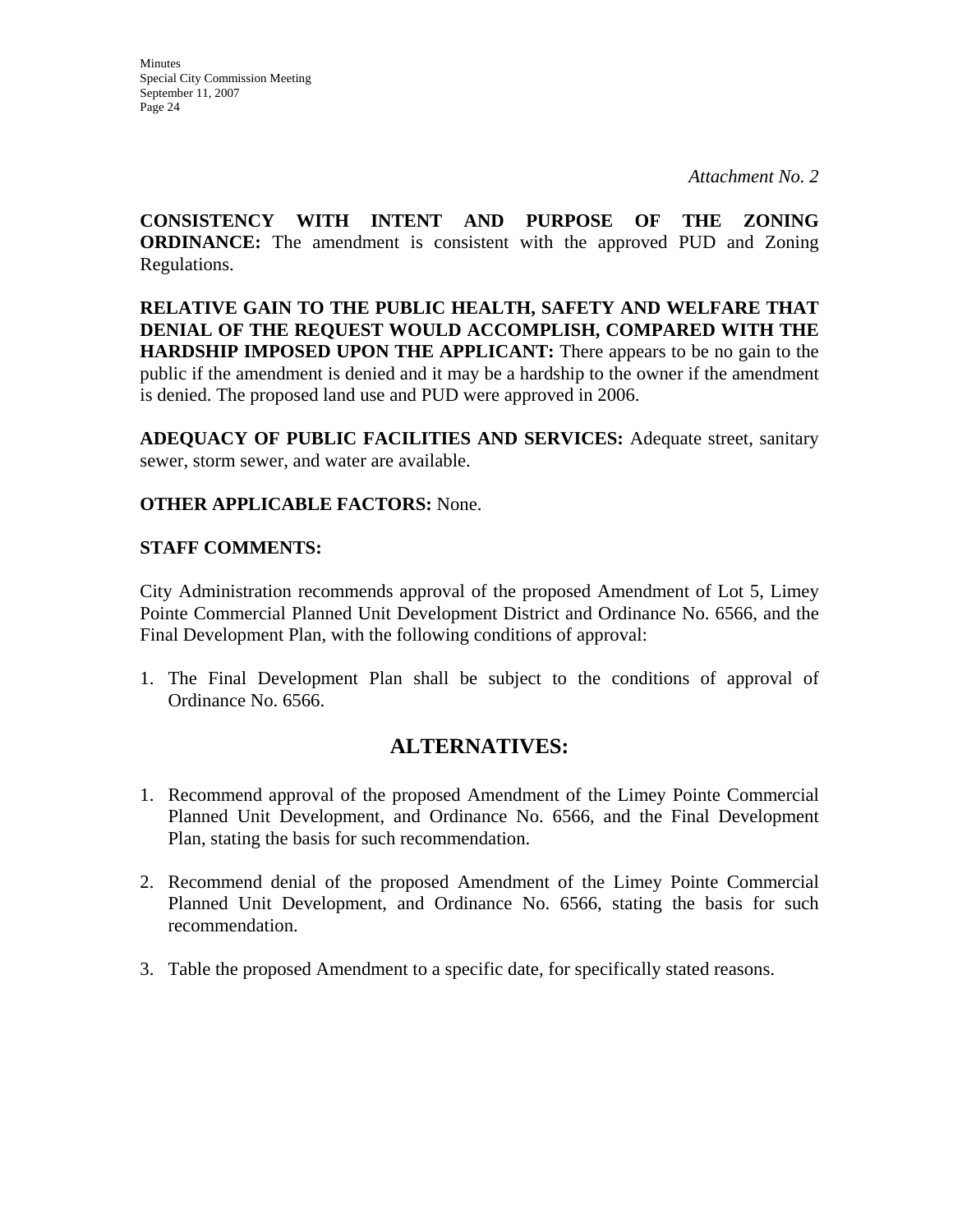*Attachment No. 2*

# **POSSIBLE MOTION:**

The Manhattan Urban Area Planning Board recommends approval of the proposed Amendment of the Limey Pointe Commercial Planned Unit Development, and Ordinance No. 6566, and approval of the Final Development Plan, based on the findings in the Staff Report, with the one condition recommended by City Administration.

**PREPARED BY:** Chad Bunger, Planner

**DATE:** July 25, 2007

07081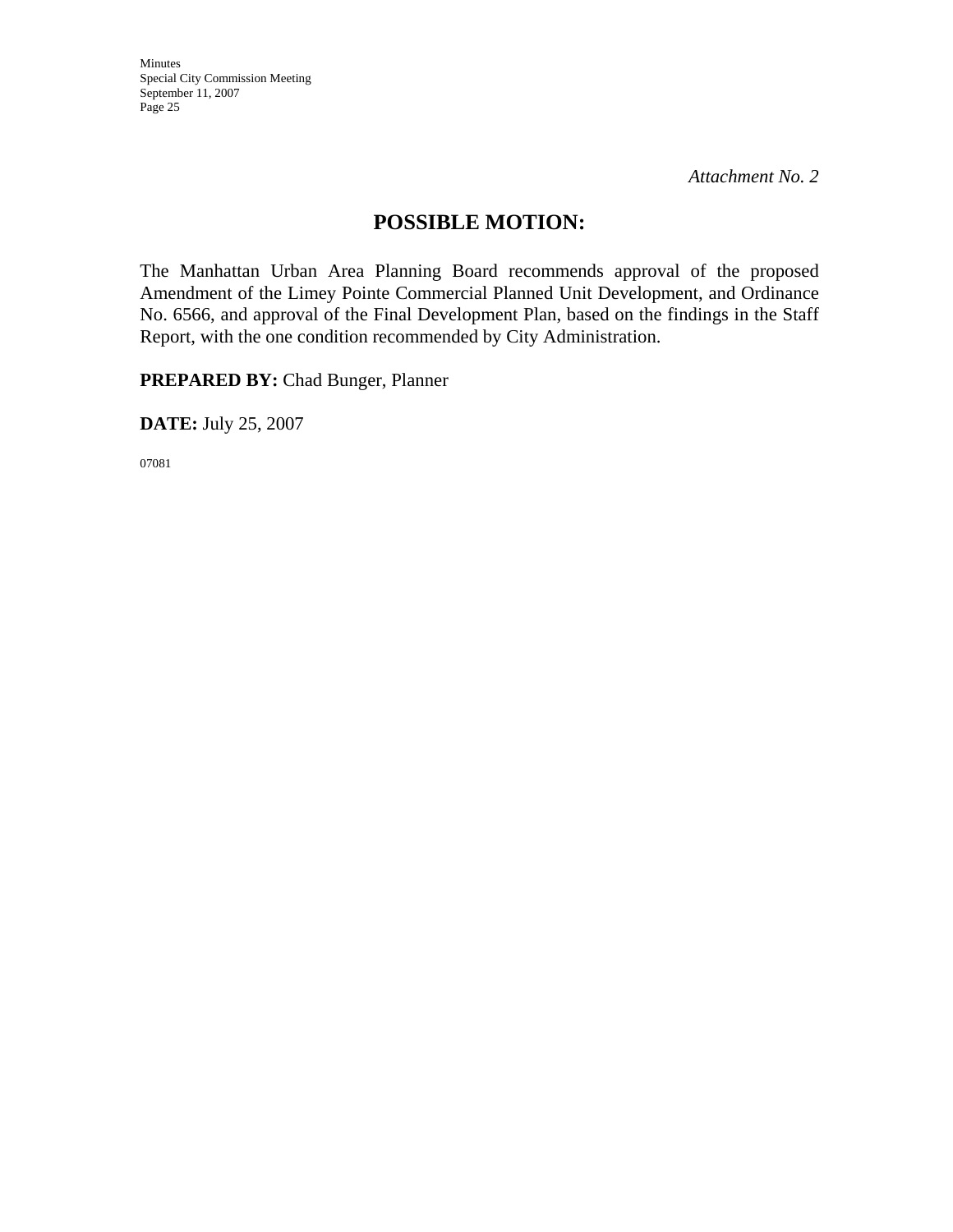The changes are as follows:

- Building: Removing a metal fascia along the top of the overhead service-bay doors on the front (i.e. west) elevation and replacing it with painted masonry block.
- Signage: Increasing the size of the wall signs on the northern and eastern (i.e. rear) elevations from 56 sq ft to 75 sq ft.; and reducing the wall signs on the southwest corner building tower from 56 sq ft, to 47 sq ft. They are also removing some signage from the front fascia (i.e. "maintenance-repairs-tires"). Also, the can-logo wall signs are now individual letters with separate a logo can. These signage changes are due to a recent corporate change in the Firestone signage package, so the signs also look a little different from the original amendment proposal. *(See letter from Embree Group Construction, dated August 17, 2007).*
- The final issue is that the applicant needs to add a masonry planter around the base of the skirted pole sign, to incorporate materials similar to the building, (as per Ordinance No. 6566, which established the PUD). City Administration discussed this with the applicant and Firestone has agreed to incorporate a three (3) foot tall masonry planter around the base of the skirted pole sign, as shown on the revised landscape site plan.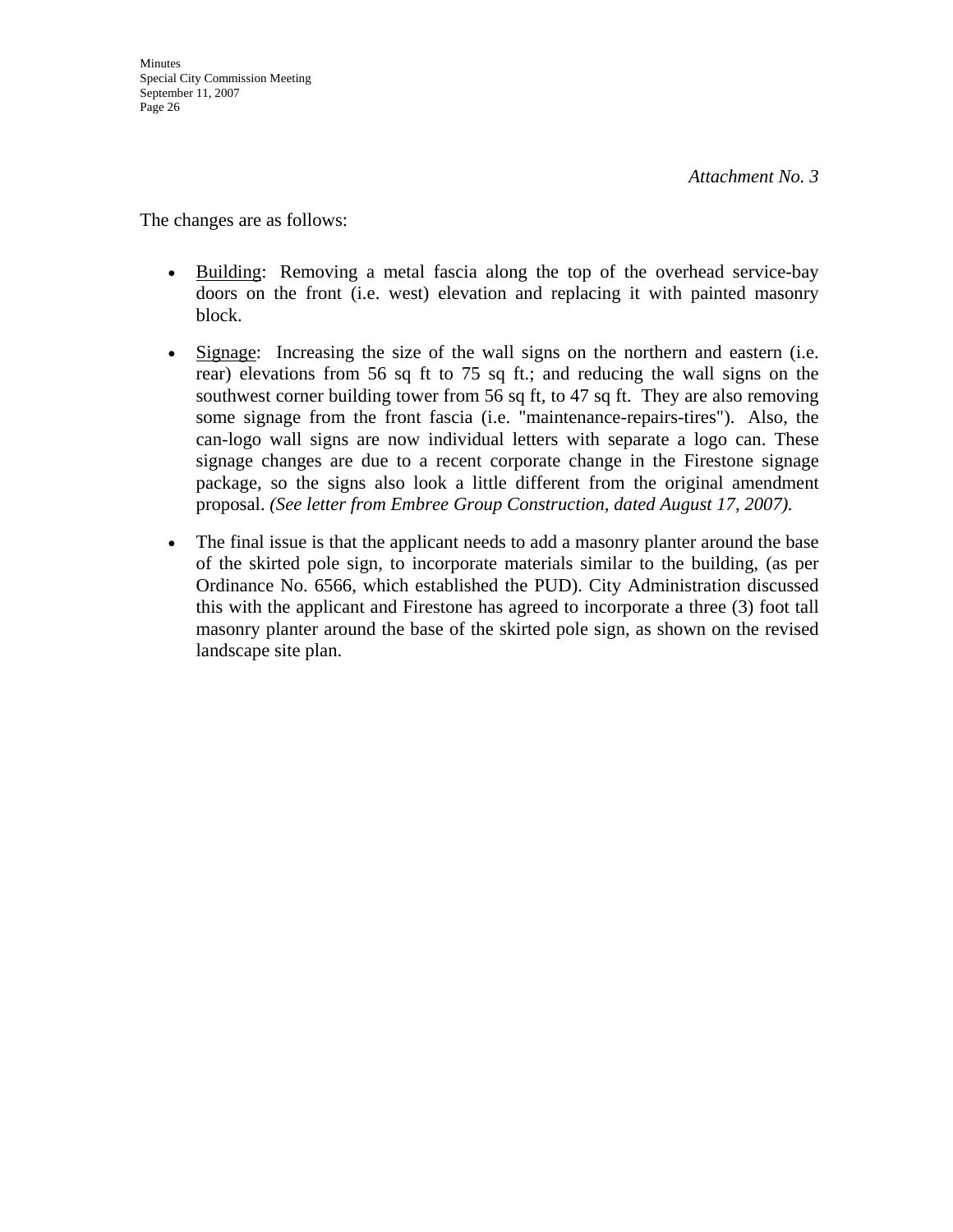*Attachment No. 4*

#### **STAFF REPORT**

#### **ON AN APPLICATION TO REZONE PROPERTY**

**FROM:** County G-1, General Agricultural District

**TO:** R-2, Two-Family Residential District

**APPLICANT:** Jan and Kris Kissinger

**ADDRESS:** Rt. 3 Clay Center, KS 67432

**LOCATION:** Generally located south of the intersection of Sumac Circle and Woodbridge

Drive, and west of Rosencutter Road.

**AREA:** 9.7 acres

#### **DATE OF PUBLIC NOTICE PUBLICATION:** Monday, July 30, 2007

# **DATE OF PUBLIC HEARING: PLANNING BOARD:** Monday, August 20, 2007 **CITY COMMISSION:** Tuesday, September 11, 2007

**EXISTING USE:** Vacant and undeveloped woodlands.

**PHYSICAL AND ENVIRONMENTAL CHARACTERISTICS:** Much of the site is covered with dense stands of cedar trees and other mature deciduous trees. The site is a hilly area with an extremely steep slope along Rosencutter Road and more gently sloping terrain to the west.

#### **SURROUNDING LAND USE AND ZONING:**

- **(1) NORTH:** Woodland Hills, Unit Six subdivision, agriculture land and woodlands, several developed and undeveloped single-family residential uses; R-1, Single-Family Residential District and County G-1, General Agricultural District.
- **(2) SOUTH:** Farmsteads and hilly woodlands; G-1, District
- **(3) EAST:** Rosencutter Road, farmsteads; G-1 District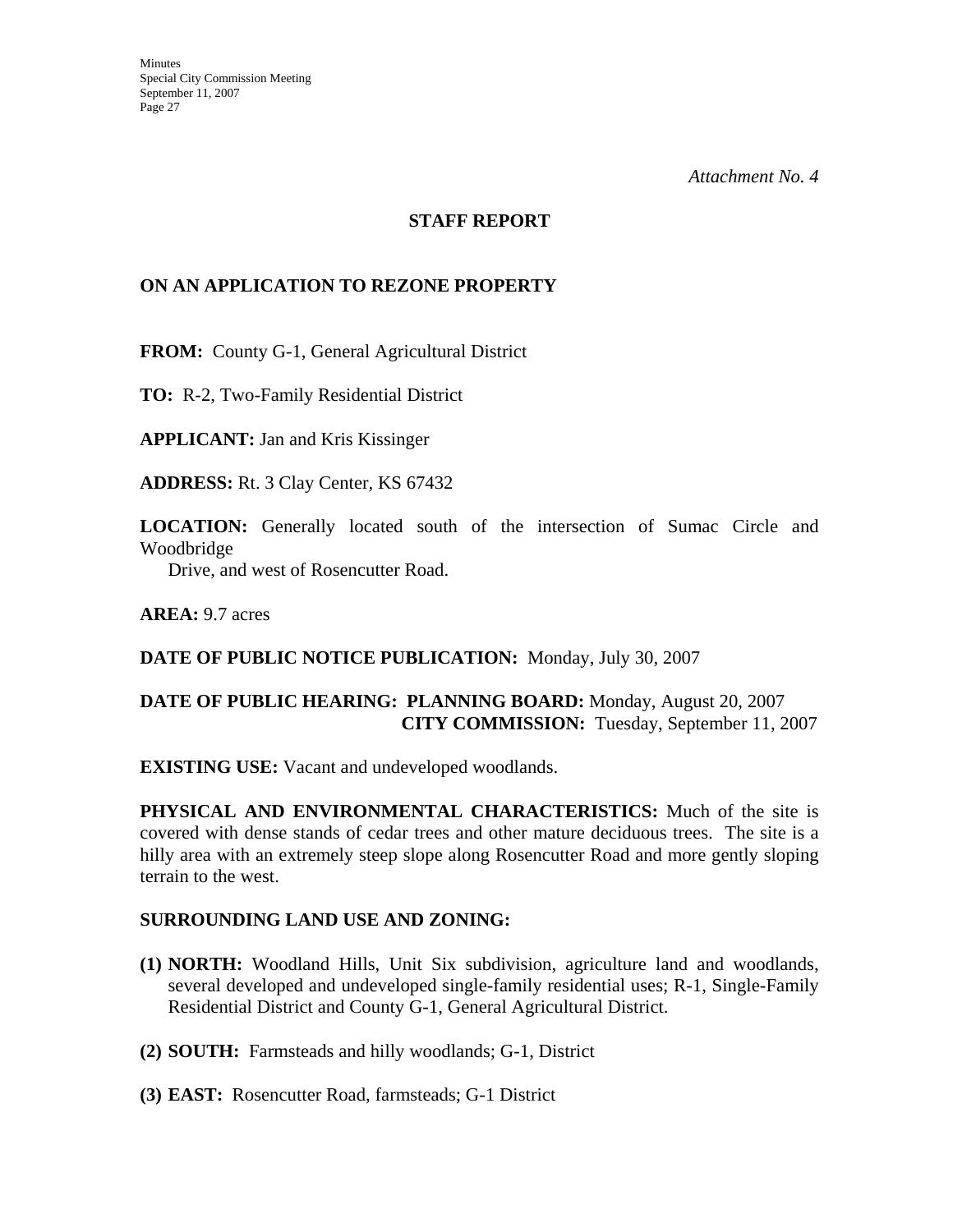**(4) WEST:** Woodland Hills, Brier Heights, Sunrise Cemetery and agricultural land; G-1 District, R-1, Single-Family Residential District, R-S, Single-Family Residential Suburban District.

**GENERAL NEIGHBORHOOD CHARACTER:** The area is located at the southwest edge of the community's urban development. The area is primarily characterized by existing and developing single-family neighborhoods to the northwest. There area is also characterized by steep slopes to the east, which place the site well above Rosencutter Road and farmsteads further to the east. The remainder of the area is primarily open woodland areas that are located to the west and south.

**SUITABILITY OF SITE FOR USES UNDER CURRENT ZONING:** The site is zoned County G-1, General Agricultural District, which permits a broad range of agricultural uses, single-family homes and mobile homes associated with farming operations, oil and gas drilling, and a number of conditional uses such as quarries, outdoor recreational uses, kennels and feed lots. The site does not appear to be suitable for most of these uses, due the steep slopes and heavy forestation.

**COMPATIBILITY OF PROPOSED DISTRICT WITH NEARBY PROPERTIES AND EXTENT TO WHICH IT MAY HAVE DETRIMENTAL AFFECTS:** As with most vacant land converted to single-family and two-family uses, there will be an increase in traffic, noise, and light. However, it is not anticipated that these changes will have a substantially adverse impact on nearby properties, which are zoned R-1 District and R-S District to the north and northwest. Due to the steep slope along Rosencutter Road no vehicular access will be obtained from Rosencutter Road. Rather, the site will gain access from Woodbridge Drive, a proposed street in the Woodland Hills Addition, Unit Six. The site will drain primarily to the east. Prior to future development, the site will have to be platted and the future developed site will be subject to the requirements of the Manhattan Urban Area Subdivision Regulations and the Stormwater Management Master Plan to ensure that storm water run-off is adequately handled.

**CONFORMANCE WITH COMPREHENSIVE PLAN:** The proposed site is shown on the Future Land Use map in the Southwest Planning Area as a combination of Residential Low Medium (RLM) and Environmentally Sensitive Areas. The density range RLM is less than one up to 11-dwelling units per net acre.

The Environmentally Sensitive Areas include steep, wooded slopes that run along the west side of Rosencutter Road. The remaining portion of the subject site in comprised of land covered in mature stands of cedar trees and other deciduous trees. The applicants have stated in their written application that conservation easements will be established during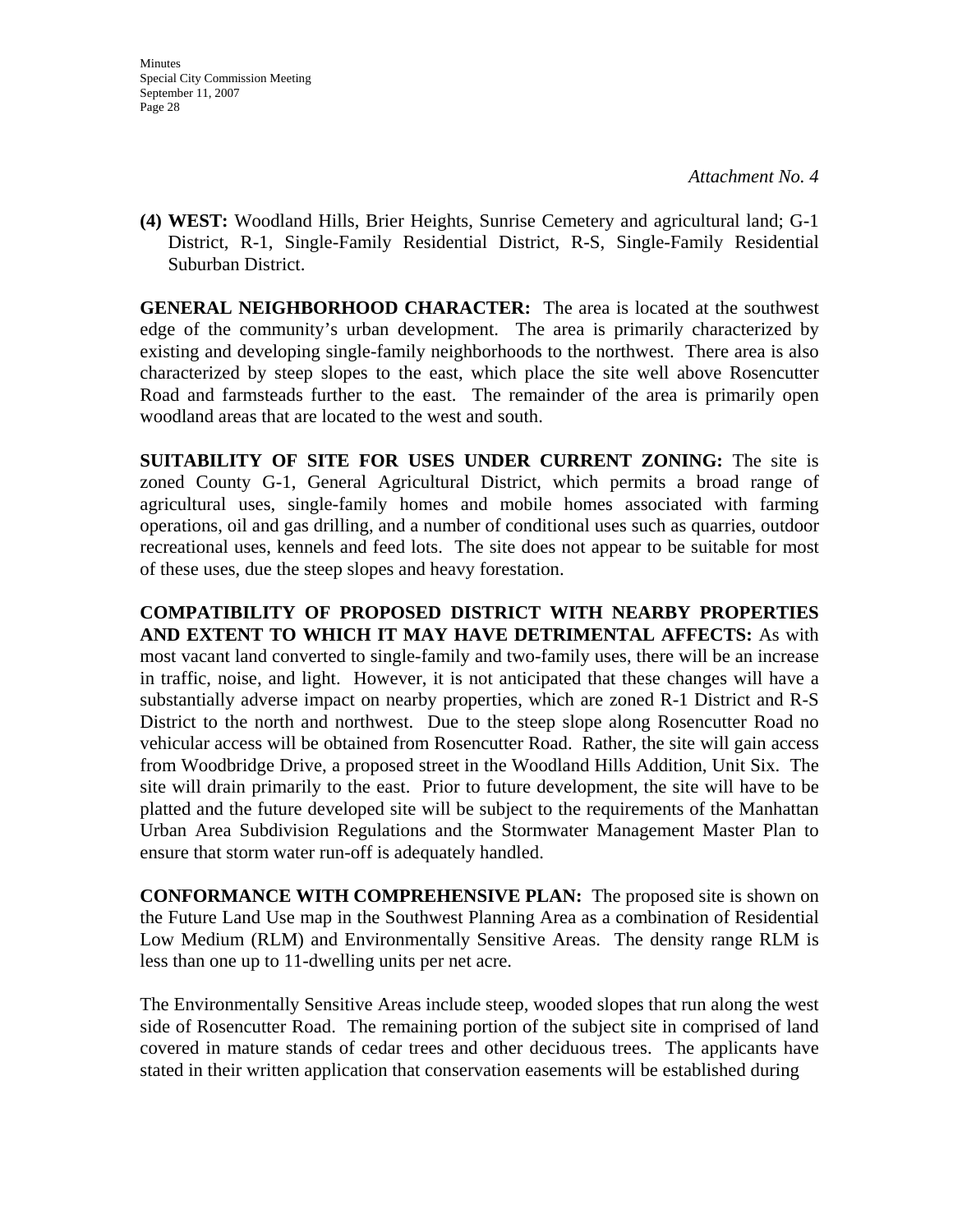the platting process to preserve and protect the steep slopes on the eastern edge of the property and the natural ravines running through the property.

Applicable Policy Statements include:

### CHAPTER 4, LAND USE AND GROWTH MANAGEMENT

#### **RLM 1: Characteristics**

*The Residential Low/Medium Density designation incorporates a range of single-family, single-family attached, duplex, and town homes, and in appropriate cases include complementary neighborhood-scale supporting land uses, such as retail, service commercial, and office uses in a planned neighborhood setting, provided they conform*  with the policies on Neighborhood Commercial Centers. Small-scale multiple-family *buildings and condominiums may be permissible as part of a planned unit development, or special mixed-use district, provided open space requirements are adequate to stay within desired densities.* 

#### **RLM 2: Appropriate Density Range**

*Densities in the Residential Low/Medium designation range between less than one dwelling unit/acre up to 11 dwelling units per net acre.* 

#### **RLM 3: Location**

*Residential Low/Medium Density neighborhoods typically should be located where they have convenient access and are within walking distance to community facilities and services that will be needed by residents of the neighborhood, including schools, shopping areas, and other community facilities. Where topographically feasible, neighborhoods should be bounded by major streets (arterials and/or collectors) with a direct connection to work, shopping and leisure activities.* 

CHAPTER 5: NATURAL RESOURCES AND ENVIRONMENT

# **NRE 1: Corridors, Buffers, and Linkages and Preserved Open Space**

*The City and County should use a variety of methods (both public and private) to facilitate the creation of a continuous, permanent, system of open space corridors using natural features such as preserved open space areas, drainages, streams, and rivers to the extent possible. Corridors should be identified during the subdivision or master planning process and should be used to provide linkages within and between non-contiguous parks, environmentally sensitive and preserved open space areas, as well as neighborhoods and other development areas. Buffers can also be used to provide a transition between different intensities of uses. The current width and shape and other features of a naturally occurring corridor (such as a drainageway) should be preserved, in order to maintain its environmental integrity and avoid creating an "engineered" appearance.*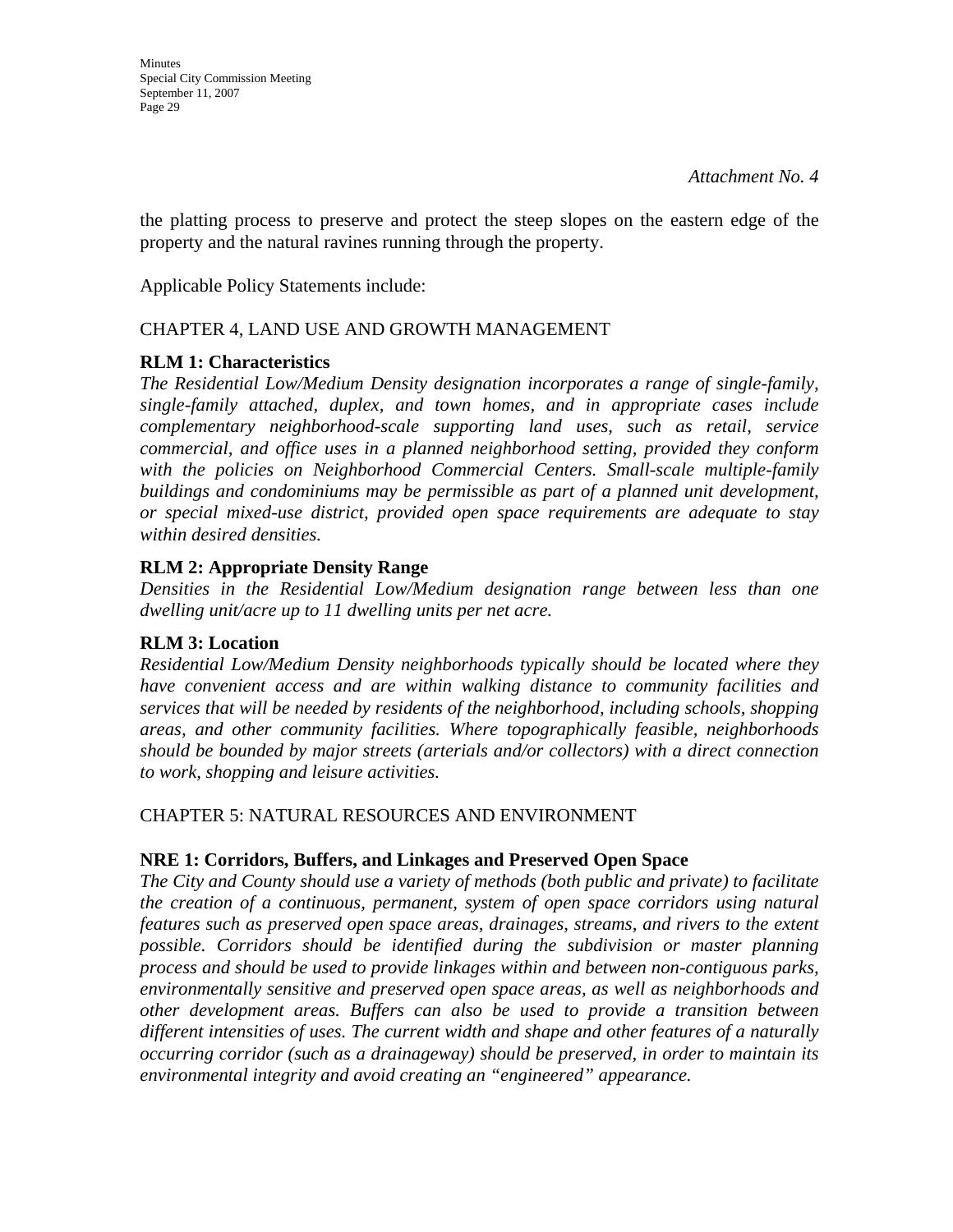#### **NRE 4: Environmentally Sensitive Areas: Wildlife Habitat and Corridors, Wetlands, Riparian Areas and Prairie Ecosystems**

*The Urban Area is home to a variety of environmentally sensitive areas, including: Wildcat Creek, the Big Blue and Kansas Rivers, numerous secondary stream corridors, drainage areas, and wetlands, as well as prairie ecosystems. In addition to their scenic quality, these areas provide other benefits, such as water quality enhancement and flood control, potential ecotourism, and also serve as important wildlife habitat. The City and County shall work to ensure that development impacts upon these areas are minimized.* 

# **NRE 5: Environmentally Sensitive Site Design**

*The City and County shall ensure that environmentally sensitive site design practices are used in new development. Sensitive site design practices can minimize unnecessary physical and visual impacts upon the surrounding landscape, caused by excessive removal of existing vegetation or severe roadway cuts, and excessive grading of natural topography.* 

# **NRE 6: Natural Hazards**

*Development shall be prohibited in areas where natural hazards have been identified which have the potential to endanger life, resources, and property. Within the Manhattan Urban Area, these hazards include steep slopes (20% or greater slope), floodways, and other special flood hazard areas.* 

The rezoning conforms to the Comprehensive Plan.

**ZONING HISTORY AND LENGTH OF TIME VACANT AS ZONED:** The site has been under the County G-1, General Agricultural District zoning classification, and has remained vacant as zoned.

**CONSISTENCY WITH INTENT AND PURPOSE OF THE ZONING ORDINANCE:** The intent of the Zoning Regulations is to protect the public health, safety and general welfare, and to protect property values, through the creation of zoning districts in which land uses are controlled in order to be compatible with other nearby uses. The proposed R-2 District is designed to provide for low to medium density with a mix of single-family, single-family attached and two-family dwelling within the development. The proposed R-2 District and proposed Single-Family Attached housing is consistent with the intent and purpose of the Zoning Regulations by providing for development which is compatible with the surrounding developing neighborhoods. The applicants have proposed to develop the property into single-family attached homes.